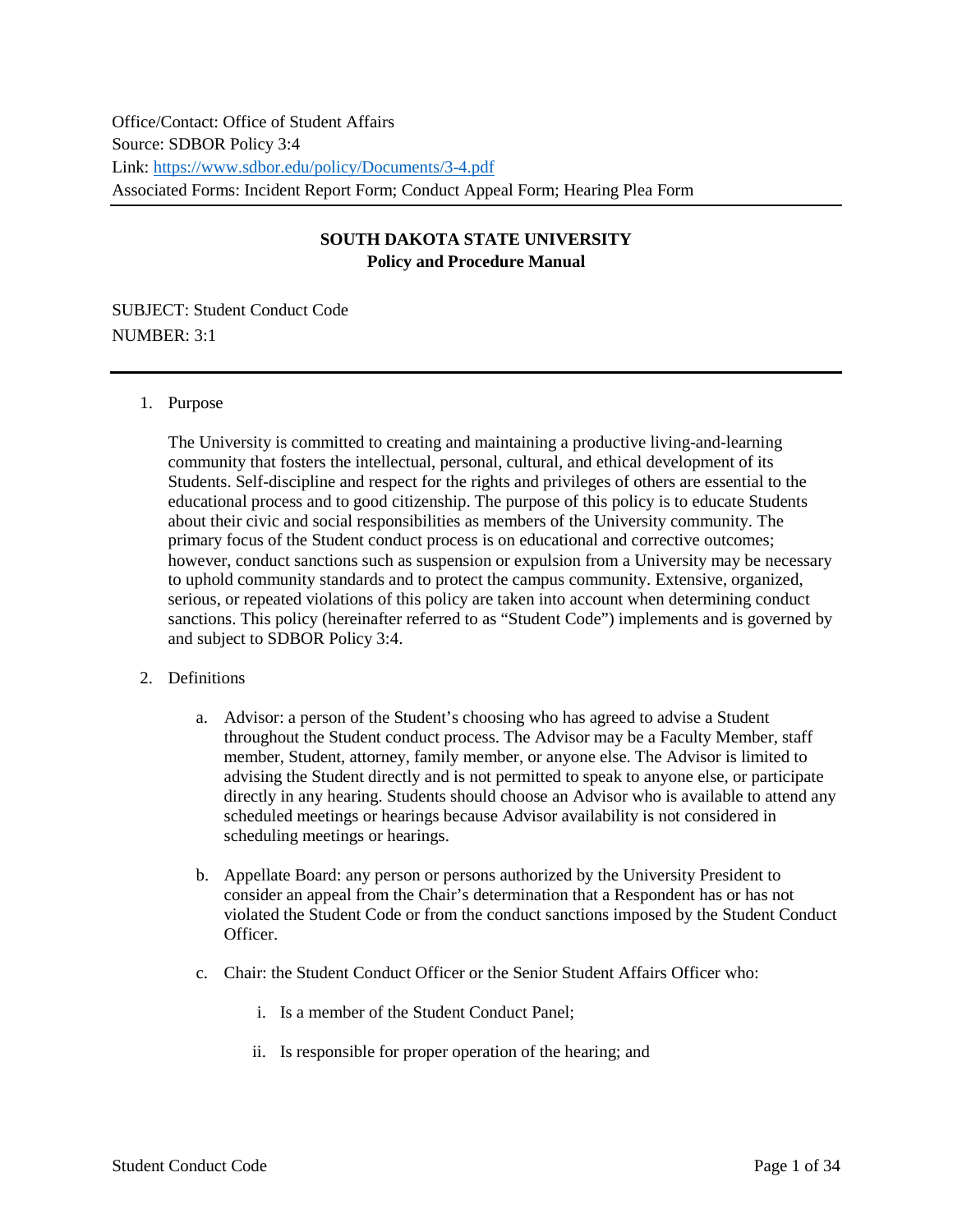- iii. Has sole discretion to determine whether a Respondent has violated the Student Code, and if so, to impose appropriate sanctions.
- d. Complainant: an individual who was allegedly injured by an alleged violation of the Student Code by a Respondent.
- e. Day: includes Monday through Friday, except for holidays and other times when the University's administrative offices are closed.
- f. Faculty Member: any person hired by the University to conduct classroom or other academic activities.
- g. FERPA: the Family Educational Rights and Privacy Act of 1974, as amended.
- h. Human Rights Violations: refers to violence, harassment that is not sexual harassment as defined in University Policy 4:4, stalking, discrimination, and retaliation under this Student Code.
- i. University Official: any person employed by the University, performing assigned administrative or professional responsibilities.
- j. University Premises: all land, buildings, facilities, and other property in the possession of, or owned, used, or controlled by the University, including adjacent streets and sidewalks.
- k. Member of the University Community: any person who is a Student, Faculty Member, University Official, any person employed by the University, a volunteer, or guest. A person's status in a particular situation shall be determined by the Senior Student Affairs Officer.
- l. Notice: as required by this Student Code, notice shall be provided in writing via email to the Student's official University email account. Notice is deemed received the day after it is sent by email.
- m. Organization: any Student group that has been granted University registration or recognition.
- n. Policy: the written regulations of the SDBOR or University as found in, but not limited to, this Student Code, the Residence Life Handbook, the Graduate and Undergraduate Catalogs, and other official publications.
- o. Reasonable Person: an individual under similar circumstances and with similar identities as the Complainant.
- p. Respondent: a Student or Organization that is alleged to have violated the Student Code.
- q. Senior Student Affairs Officer: the University Official exercising primary authority over University Student affairs programs and operations, or designee.
	- i. The title of this role at the University is "Vice President for Student Affairs" and will be used interchangeably throughout the Student Code with "Senior Student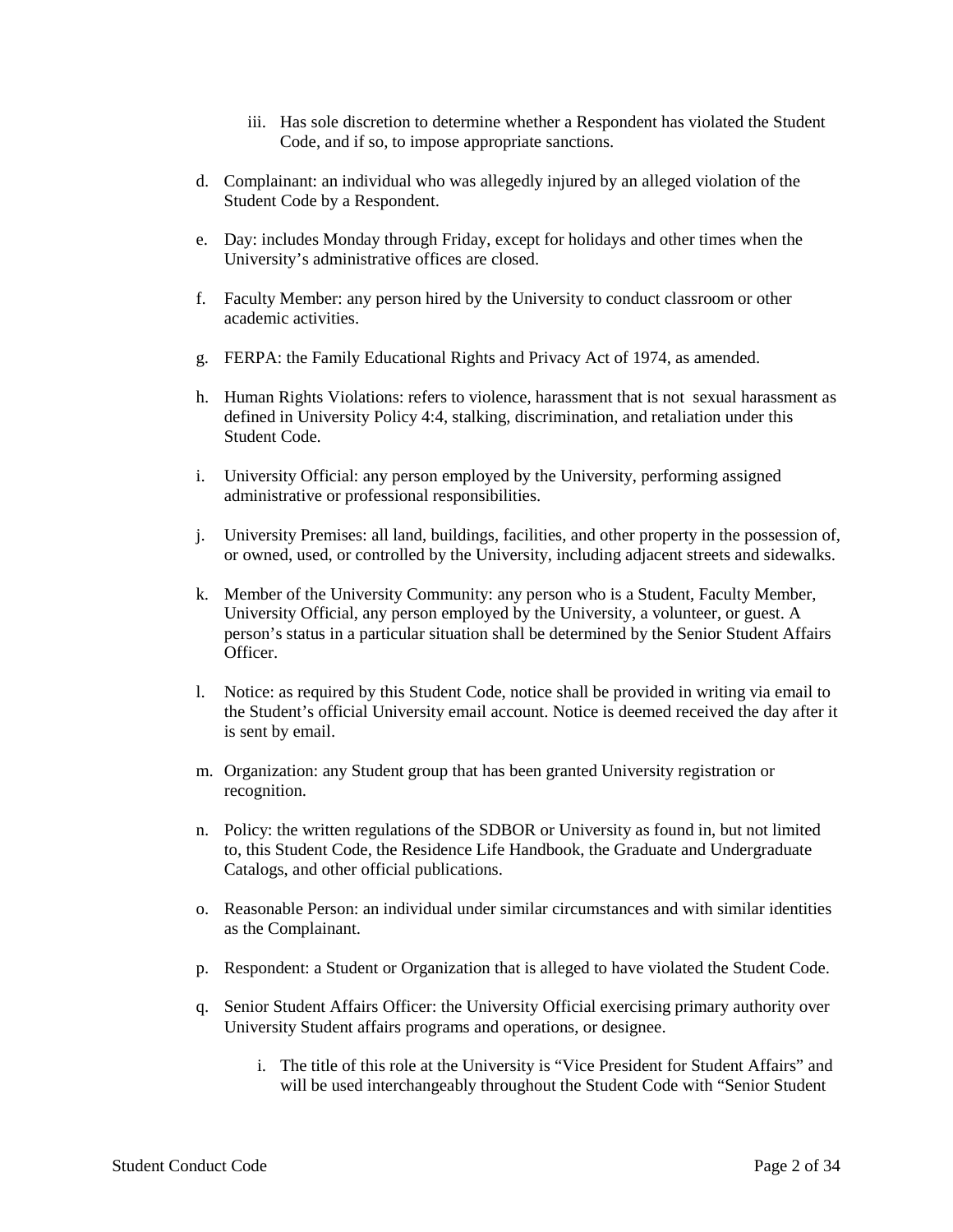Affairs Officer."

- r. Student: all persons taking courses from the University, both full-time and part-time, enrolled in undergraduate, graduate, professional, or special topic courses, whether credit-bearing or not.
- s. Student Conduct Panel: the panel that hears formal hearings.
	- i. This panel can take the following forms:
		- 1. Option 1: only the Student Conduct Officer; or
		- 2. Option 2: the Student Conduct Officer and any University employee or employees or independent contractor authorized by the Senior Student Affairs Officer to determine whether a Student has violated the Student Code and to recommend imposition of conduct sanctions.
	- ii. For matters involving allegations of academic misconduct, the Student Conduct Panel must include at least one Faculty Member or academic administrator appointed by the Provost in the form described in Option 2 above.
- t. Student Conduct Officer: any University Official authorized by the Vice President of Student Affairs to:
	- i. Informally resolve an allegation by determining the facts and, if a violation is found, imposing a conduct sanction without the assistance of a Student Conduct Panel; or
	- ii. Serve as Chair of the Student Conduct Panel, receive and consider the findings and recommendations of a Student Conduct Panel, and determine whether a Respondent has violated the Student Code, and if so, to impose appropriate sanctions.

#### 3. Policy

- a. Standards of Behavior
	- i. Attendance at the University is optional and voluntary. When Students enroll at the University, they voluntarily accept obligations of performance and behavior that are consistent with the University's lawful mission, processes, and functions. In general, these obligations are considered much higher than the obligations imposed by civil and criminal law for all citizens.
	- ii. By enrolling at the University, Students voluntarily accept responsibility for compliance with all SDBOR and University Policies, including but not limited to this Student Code.
- b. Authority of the University over its Students and Organizations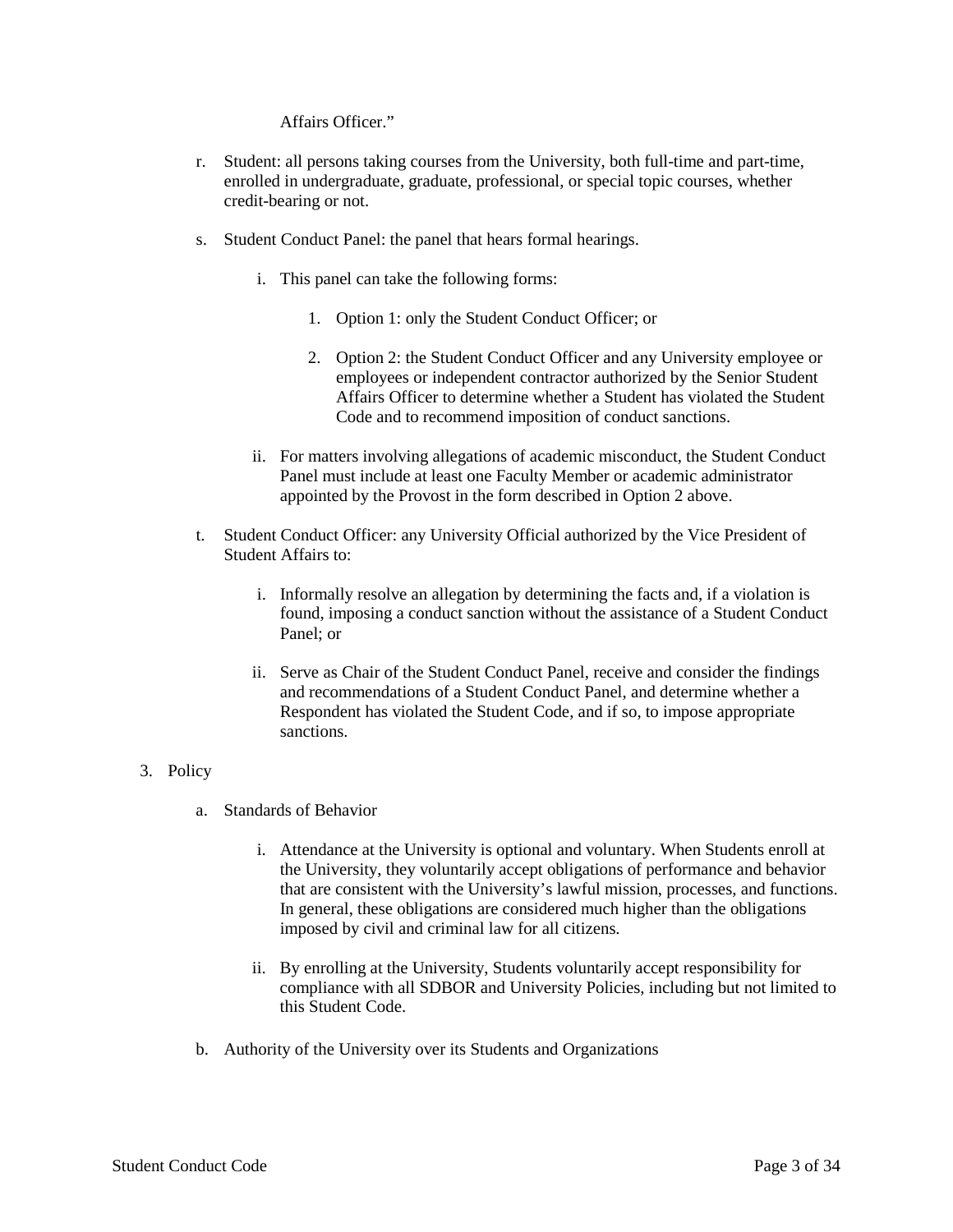- i. Student conduct proceedings may be initiated in response to conduct prohibited by the Student Code:
	- 1. That occurs on University Premises;
	- 2. That occurs at events officially sponsored by the University;
	- 3. That arises out of membership in the University community; or
	- 4. That occurs elsewhere and that adversely affects the University, any Organizations, members of the University community, or the pursuit of their lawful objectives.
- ii. Notwithstanding this Student Code, the University reserves the right to take necessary and appropriate action to protect the safety and well-being of the campus community. The University also reserves the right to extend any deadline contained in this Student Code for good cause with written notice to the parties of the delay and the reason for the delay.
- iii. For purposes of the Student Code, the default authority over the Student for Student conduct purposes will be determined in accordance with SDBOR Policy  $3.4$ .
- iv. For instances where multiple institutions within the SDBOR system have a reasonable claim to authority over the Student for Student conduct purposes, the Senior Student Affairs Officer at the institutions with a reasonable claim to authority shall determine the appropriate institution to proceed with the Student conduct process. The decision should consider the location of the alleged incident, Complainant, Respondent, witnesses, and the practicality of conducting the Student conduct process at the different universities having a reasonable claim to authority. If the Senior Student Affairs Officers cannot agree, the SDBOR Director of Student Affairs will make a final decision.
- v. Where Students are also employees, they may be subject to concurrent authority. Student conduct proceedings under this Student Code may be initiated irrespective of any action taken by the University as an employer. However, when the Student employee has been subject to conduct proceedings as an employee, the findings that resulted from such proceedings will be considered in the Student conduct process as long as the standard used in such proceedings was preponderance of the evidence or higher.
- c. Alcohol Amnesty
	- i. This section aims to remove the barriers that may prevent any Student from seeking emergency medical attention by providing an opportunity for the University to intervene in a caring and non-punitive manner. The goal is to reduce the potential risk of alcohol-related injuries or deaths, and increase the likelihood that Students will seek medical attention in crisis situations.
	- ii. A Student who seeks emergency medical attention (or who has emergency medical attention sought on their behalf) for alcohol-related consumption will not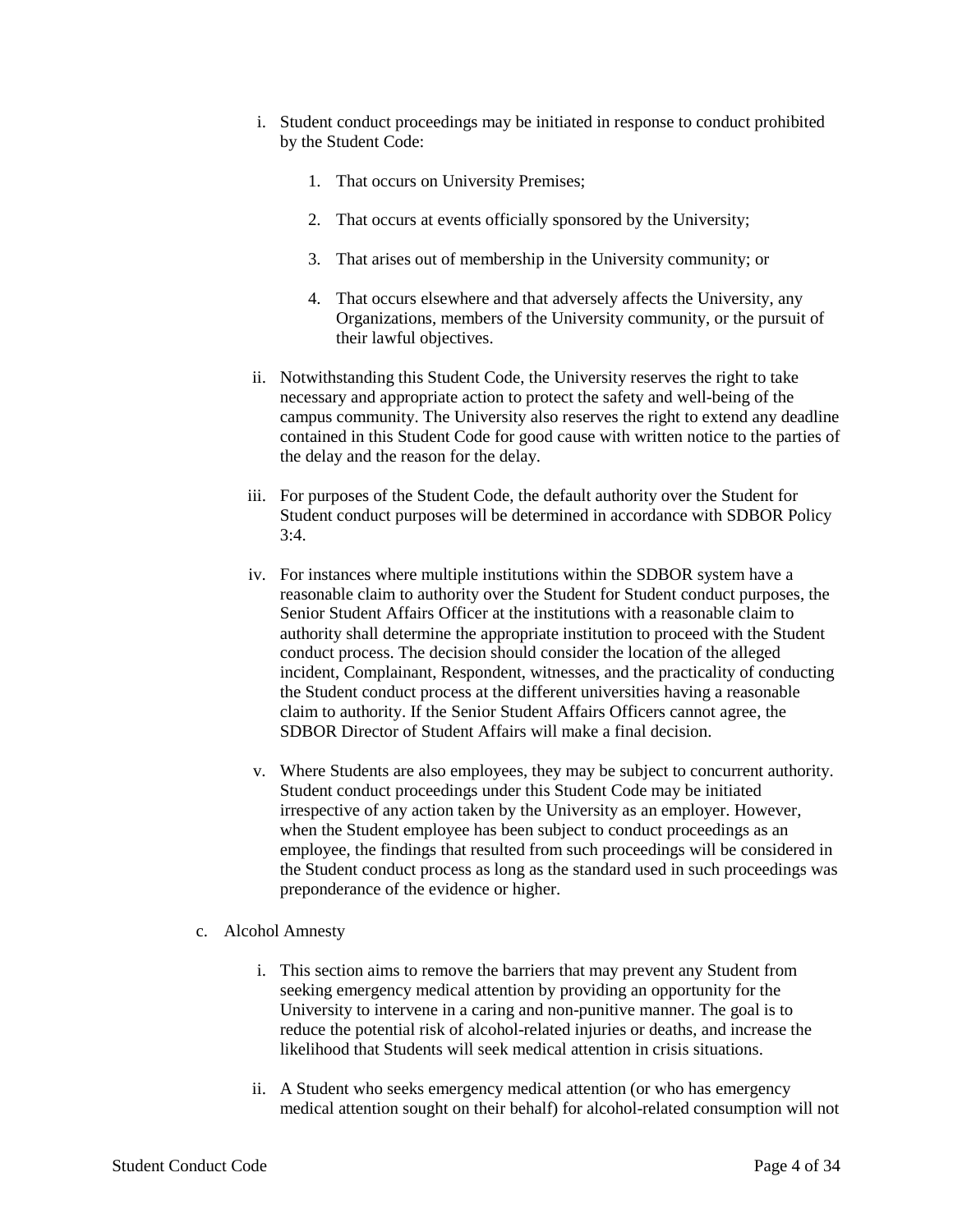be sanctioned for violating alcohol consumption prohibitions found in the Student Code related to that incident, as long as the Student completes the following requirements:

- 1. Participates in an initial meeting with the Senior Student Affairs Officer, or designee; and
- 2. Completes all recommendations from the Senior Student Affairs Officer, or designee; and
- 3. Submits proof of completion of all recommendations within the time frame designated by the Senior Student Affairs Officer, or designee, at the initial meeting.
- iii. A bystander Student who has engaged in alcohol consumption and who seeks emergency medical attention for someone else, or tries to actively engage in assistance for someone else for that person's alcohol-related consumption will not be sanctioned for violating alcohol consumption prohibitions found in the Student Code related to their own consumption but will be invited to meet with the Senior Student Affairs Officer, or designee.
- iv. The University will not pursue any disciplinary action related to any alcohol or drug consumption against any Student who has been sexually assaulted or sexually harassed, for their use of alcohol at the time of the sexual assault or sexual harassment.
- v. 3.c.ii. and 3.c.iii. of this section will only apply to a Student who seeks emergency medical attention before police or University employees or agents take any official action or intervention related to the alcohol consumption.
- vi. Alcohol amnesty does not preclude disciplinary action regarding other violations of the Student Code.
- vii. Alcohol amnesty only applies to the University's Student conduct process. It does not apply to any criminal, civil, or other legal consequence for violations under federal, state, or local law.
- viii. Alcohol amnesty is not designed to protect or shield those Students who repeatedly violate the Student Code. The Senior Student Affairs Officer, or designee, may assess each situation on a case-by-case basis, denying the safeguards of alcohol amnesty if serious or repeated incidents prompt a higher degree of concern or response, which may include disciplinary action under this Student Code.
- d. Relationship between the Student Conduct Process and the Criminal Law Process
	- i. The Student conduct process is independent of any criminal or civil process. Therefore, a Student alleged to have engaged in conduct that would be a violation of this Student Code (whether such conduct could also be a violation of criminal or civil law) may face Student disciplinary action, regardless of any criminal or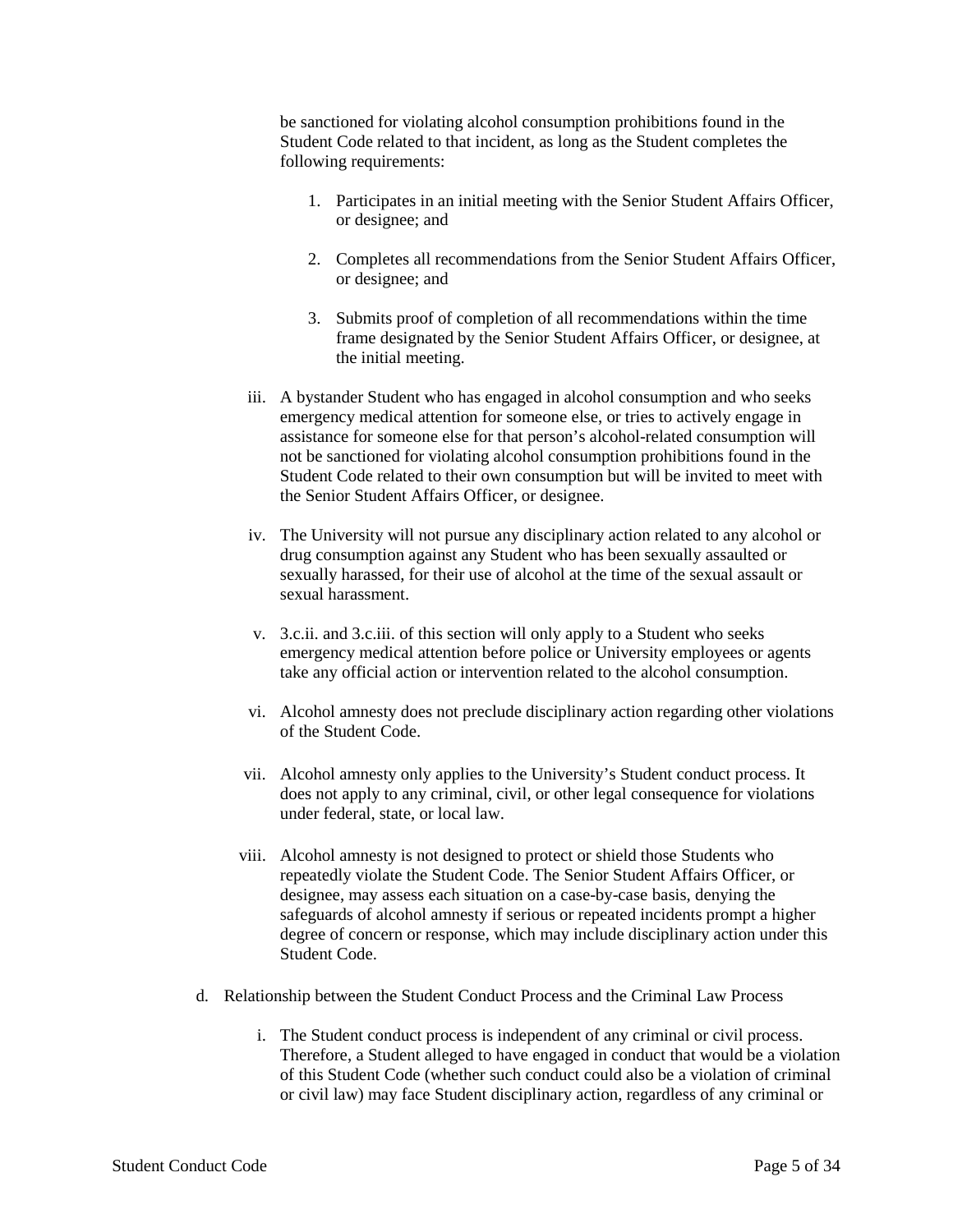civil process or their outcomes.

- ii. When the alleged misconduct includes allegations of Human Rights Violations, the disciplinary process will not be delayed except when law enforcement requests a delay to conduct the fact-finding portion of its investigation.
- iii. Determinations made or conduct sanctions imposed under this Student Code shall not be subject to change because criminal charges arising out of the same facts giving rise to violation of this Student Code were dismissed, reduced, or resolved in favor of, or against, the criminal law defendant.
- iv. When a Student is charged by federal, state, or local authorities with a violation of law, the University will not request or agree to special consideration for that Student because of his or her status as a Student.
- v. If the alleged violation of law also gives rise to Student disciplinary action under this Student Code, the University may advise off-campus authorities of the existence of the Student Code and of how such matters are typically handled under the Student Code.
- vi. The University will attempt to cooperate with law enforcement and other agencies in the enforcement of criminal law and in the conditions imposed by criminal courts for the rehabilitation of Student violators, provided that the conditions do not conflict with any conduct sanctions imposed as a result of the Student conduct process, this Student Code, or University Policies.
- vii. Where the Student has been found guilty in a court of law or has declined to contest such charges, although not actually admitting guilt (e.g. "no contest" or "nolo contendere"), the alleged facts that formed the basis of the criminal charges shall be deemed established for purposes of any Student conduct process.
- viii. Individual Students and other members of the University community, acting in their personal capacities, remain free to interact with governmental representatives as they deem appropriate.
- ix. When an employee of the University knows that a felony was committed and that knowledge is not privileged, such employee shall report the known facts and circumstances to law enforcement officials who have jurisdiction over the matter.
- e. Interpretation and Revision
	- i. No provision of this Student Code shall be interpreted to deprive Students of rights guaranteed them under state or federal law.
	- ii. The University must ensure that its interests do not interfere with the impartiality of the Student conduct process.
	- iii. Any question of interpretation regarding the Student Code shall be referred to the Senior Student Affairs Officer, or designee, for final determination.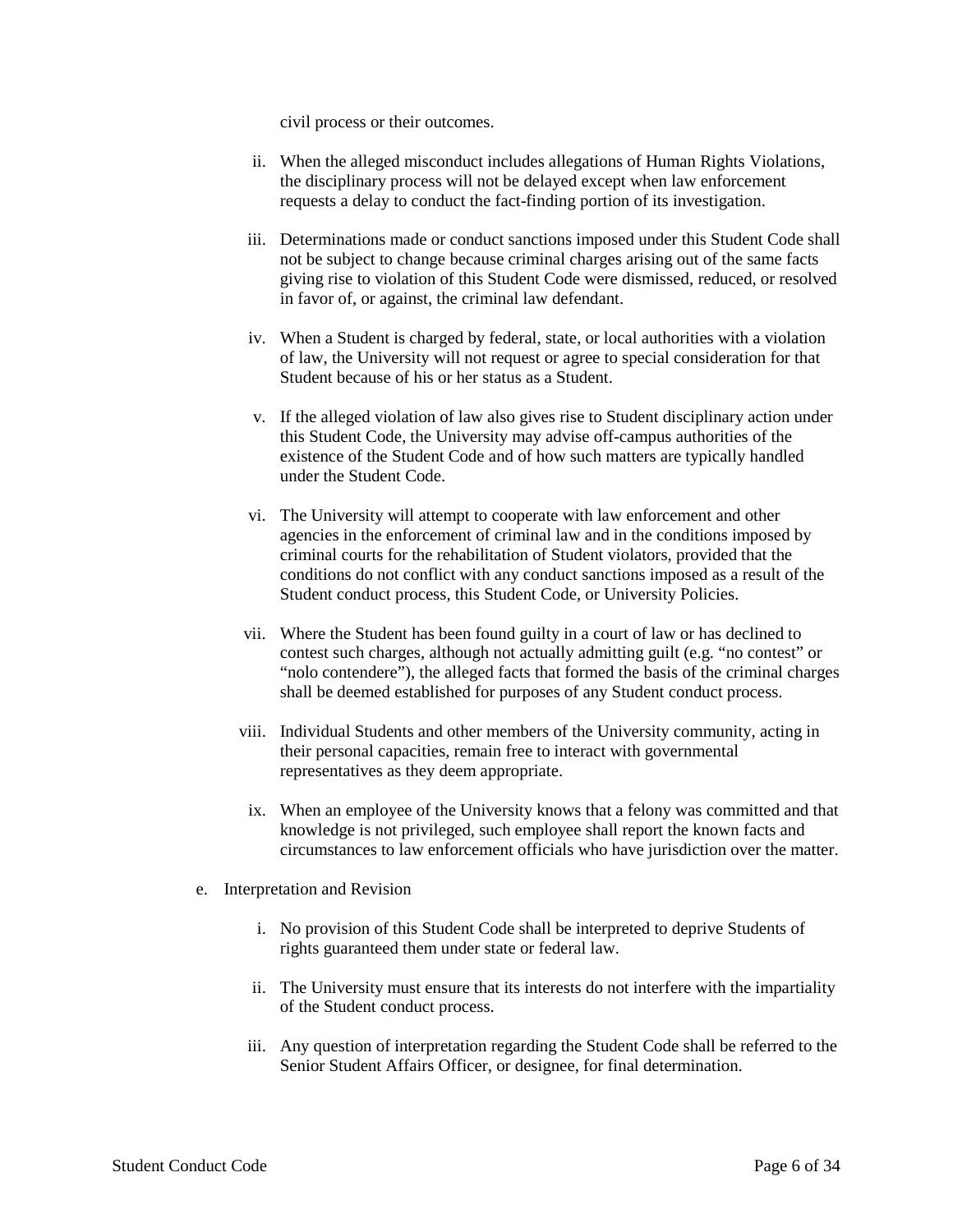- iv. The Student Code should be reviewed periodically under the direction of the Senior Student Affairs Officer, or designee.
- f. Prohibited Conduct
	- i. The following sections describe actions that detract from the effectiveness of the University's productive living-and-learning community. Any Student found to have engaged, attempted to engage, or allowed or assisted another in engaging, in the following prohibited conduct is subject to the Student conduct process and conduct sanctions outlined in this Student Code. In instances where prohibited conduct contained in this policy is defined differently in another SDBOR or University Policy, the definition contained in this policy shall be used to address prohibited conduct by a Student.
	- ii. Acts of Academic Misconduct or Dishonesty

Honesty and integrity are core values at the University. Faculty Members and Students are jointly responsible for maintaining academic standards and integrity in University courses. In addition to any conduct sanctions imposed under this Student Code, academic consequences for academic misconduct may be imposed by the Faculty Member, including issuing a failing grade in the course. Any grade issued by the Faculty Member, whether as a result of academic misconduct or not, constitutes an academic evaluation and is not a conduct sanction imposed under this Student Code. All Faculty Members should report incidents of academic misconduct to the Student Conduct Officer in accordance with University Policy 2:4.

- 1. [3.f.ii.1.] Engaging in acts of academic misconduct, which means cheating or plagiarism.
	- a. [3.f.ii.1.a.] Cheating includes, but is not limited to the following:
		- i. Using any unauthorized assistance in, or having unauthorized materials while taking quizzes, tests, examinations or other assignments, including copying from another's quiz, test, examination, or other assignment or allowing another to copy from one's own quiz, test, examination, or other assignment;
		- ii. Using sources beyond those authorized by the instructor in writing papers, preparing reports, solving problems, or carrying out other assignments;
		- iii. Acquiring, without permission, tests or other academic material belonging to the instructor or another member of the University faculty or staff;
		- iv. Engaging in any behavior prohibited by the instructor in the course syllabus or in class discussion;
		- v. Falsifying or misrepresenting data or results from a laboratory or experiment; or
		- vi. Engaging in other behavior that a Reasonable Person would consider to be cheating.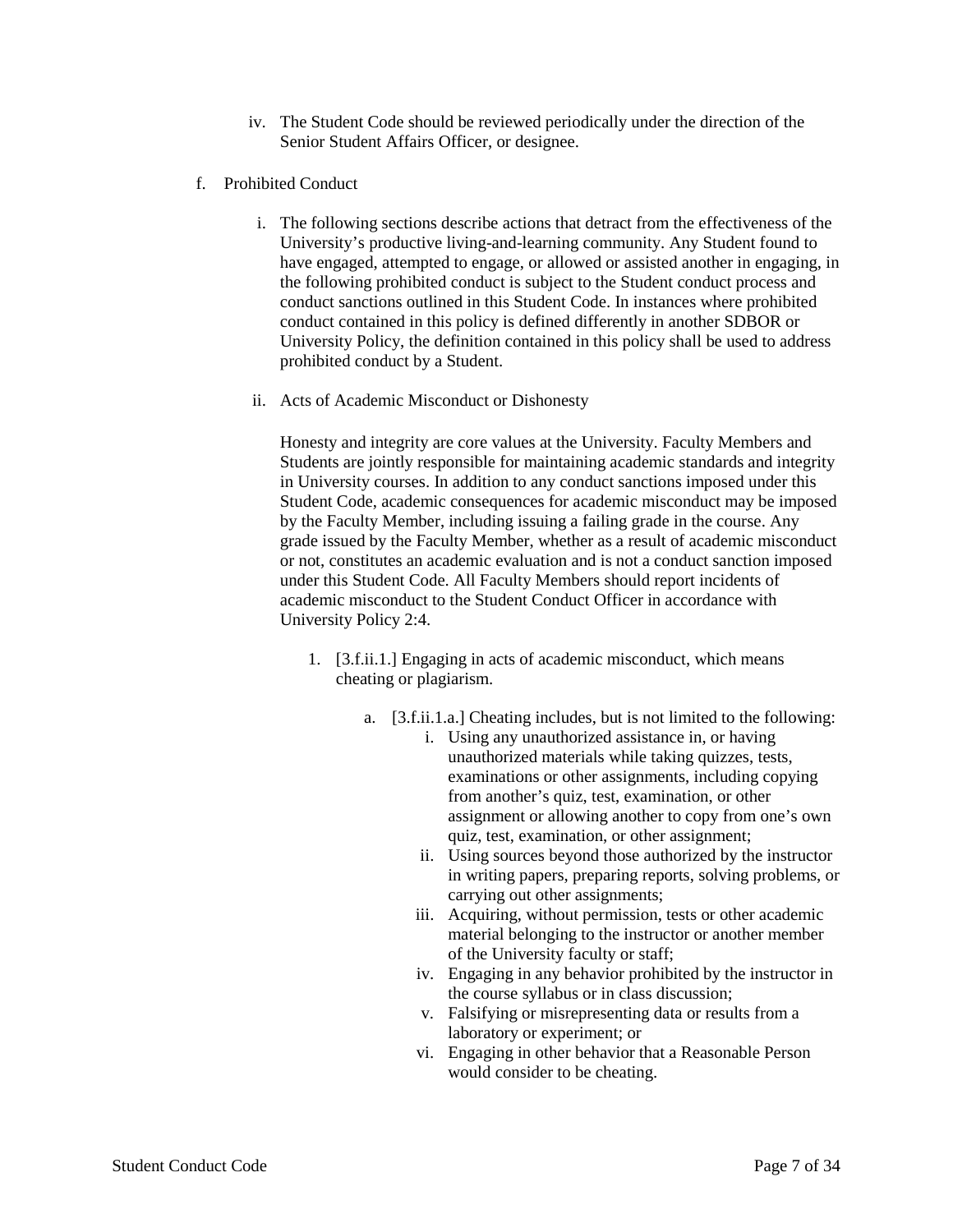- b. [3.f.ii.1.b.] Plagiarism includes, but is not limited to the following:
	- i. Using, by paraphrase or direct quotation, the published or unpublished work of another person without full and clear acknowledgement;
	- ii. Using materials prepared by another person or agency engaged in the selling of term papers or other academic materials without prior authorization by the instructor; or
	- iii. Engaging in other behavior that a Reasonable Person would consider plagiarism.
- 2. [3.f.ii.2.] Engaging in other conduct that a Reasonable Person would consider dishonesty relating to academic achievement, research results, or academically related public service.
- 3. [3.f.ii.3.] Furnishing false information or false representations to any University Official, instructor, or office. Submission of false information or withholding information at the time of admission or readmission may make an individual ineligible for admission to, or continuation at, the University.
- 4. [3.f.ii.4.] Forging, fabricating, altering, misrepresenting, or misusing any document, record, or identification, including misrepresentations of degrees awarded or honors received.
- 5. [3.f.ii.5.] Tampering with the election of any Organization.
- 6. [3.f.ii.6.] Claiming to represent, or act on behalf of, the University when not authorized to do so.
- iii. Disruption, Obstruction, or Interference with University or Personal Activities
	- 1. [3.f.iii.1.] Disrupting or obstructing University or personal activities.
	- 2. [3.f.iii.2.] Classroom disruption, which is behavior that a Reasonable Person would view as significantly or repeatedly interfering with the instructor's ability to teach the class or the ability of other Students to benefit from the instructional program.
	- 3. [3.f.iii.3.] Failure to comply with directions of University, law enforcement, fire department, public safety contractors, or other government officials acting in performance of their duties and/or failure to identify oneself to these persons when requested to do so.
	- 4. [3.f.iii.4.] Obstruction of the free flow of pedestrian or vehicular traffic.
	- 5. [3.f.iii.5.] Abuse of the Student conduct process, which includes, but is not limited to any of the following: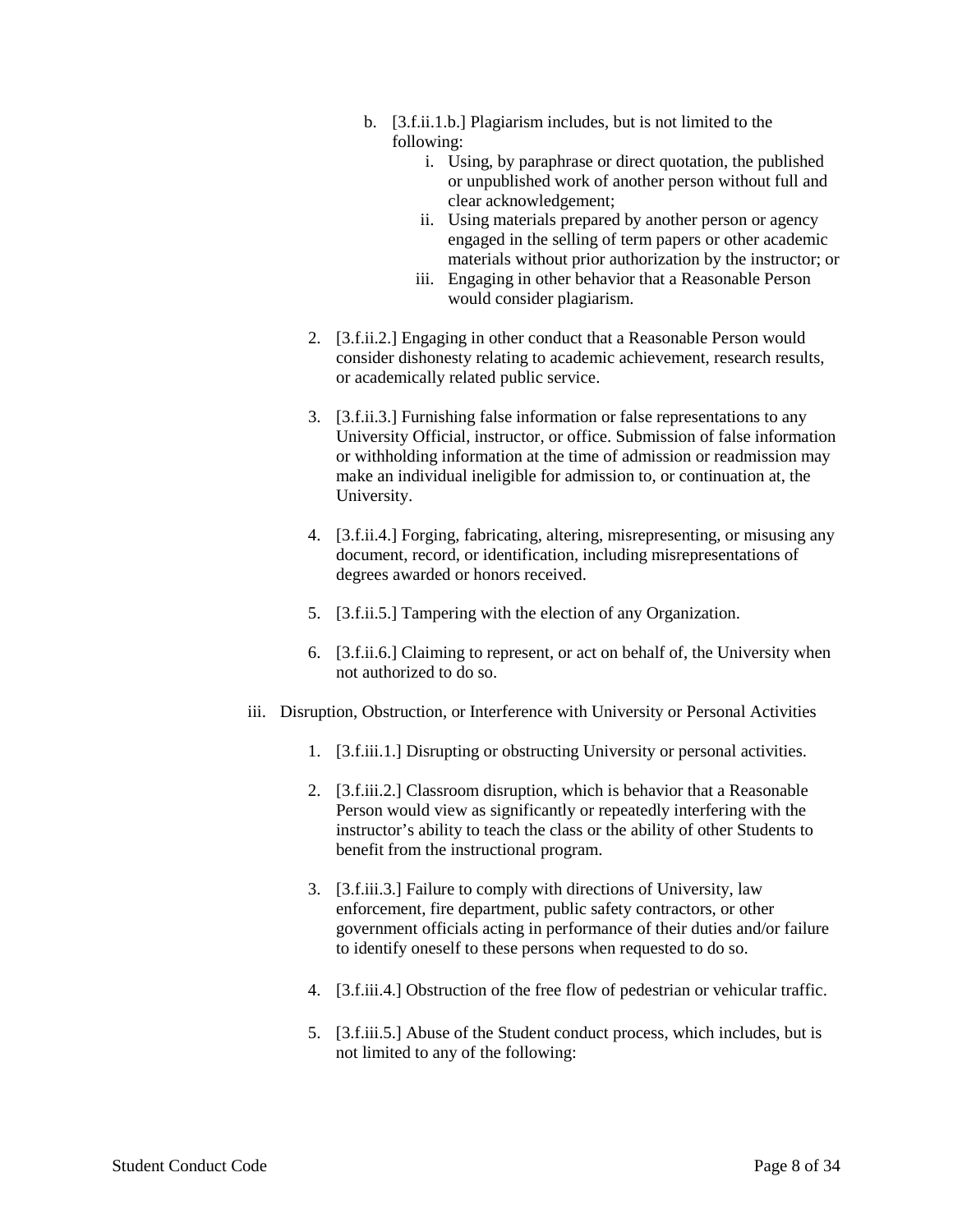- a. Falsifying, distorting, or misrepresenting information provided;
- b. Making false allegations;
- c. Attempting to discourage an individual's proper participation in, or use of, the Student conduct process;
- d. Harassment (verbal or physical) or intimidation of any person participating in the Student conduct process;
- e. Failure to comply with any conduct sanctions imposed pursuant to the Student Code.
- 6. [3.f.iii.6.] Exhibiting disorderly conduct, such as disrupting a residence hall community or impeding upon the ability of an individual to benefit from the University experience.
- iv. Misuse of University Resources or Property, Personal Property, or Personal Property of Others
	- 1. [3.f.iv.1.] Tampering with file and life safety equipment including, without limitation, fire alarms, sprinkler systems, first aid equipment, and laboratory safety apparatus.
	- 2. [3.f.iv.2.] Unauthorized taking of, damage to, or possession of property belonging to the University, another Member of the University Community, or another person by any means, including arson.
	- 3. [3.f.iv.3.] Unauthorized possession, duplication, or use of keys, access cards, or access codes to any University Premises.
	- 4. [3.f.iv.4.] Unauthorized entry into, or use of, University Premises.
	- 5. [3.f.iv.5.] Unauthorized possession, entry into, or use of University equipment, software systems, or information.
	- 6. [3.f.iv.6.] Possession of unauthorized weapons, chemicals, or explosives.
		- a. Weapons including, but not limited to, firearms, stun guns, Tasers, BB guns, switchblade knives, fixed-blade knives with a blade length of five (5) inches or greater, or any item that is designed or used to injure or harm another person except as explicitly permitted by SDBOR or University Policy.
		- b. Fireworks, explosives, or dangerous chemicals on Institutional Premises or at Institutional events, except as explicitly permitted by SDBOR or University Policy.
	- 7. [3.f.iv.7.] Unauthorized use or abuse of technology, including, but not limited to: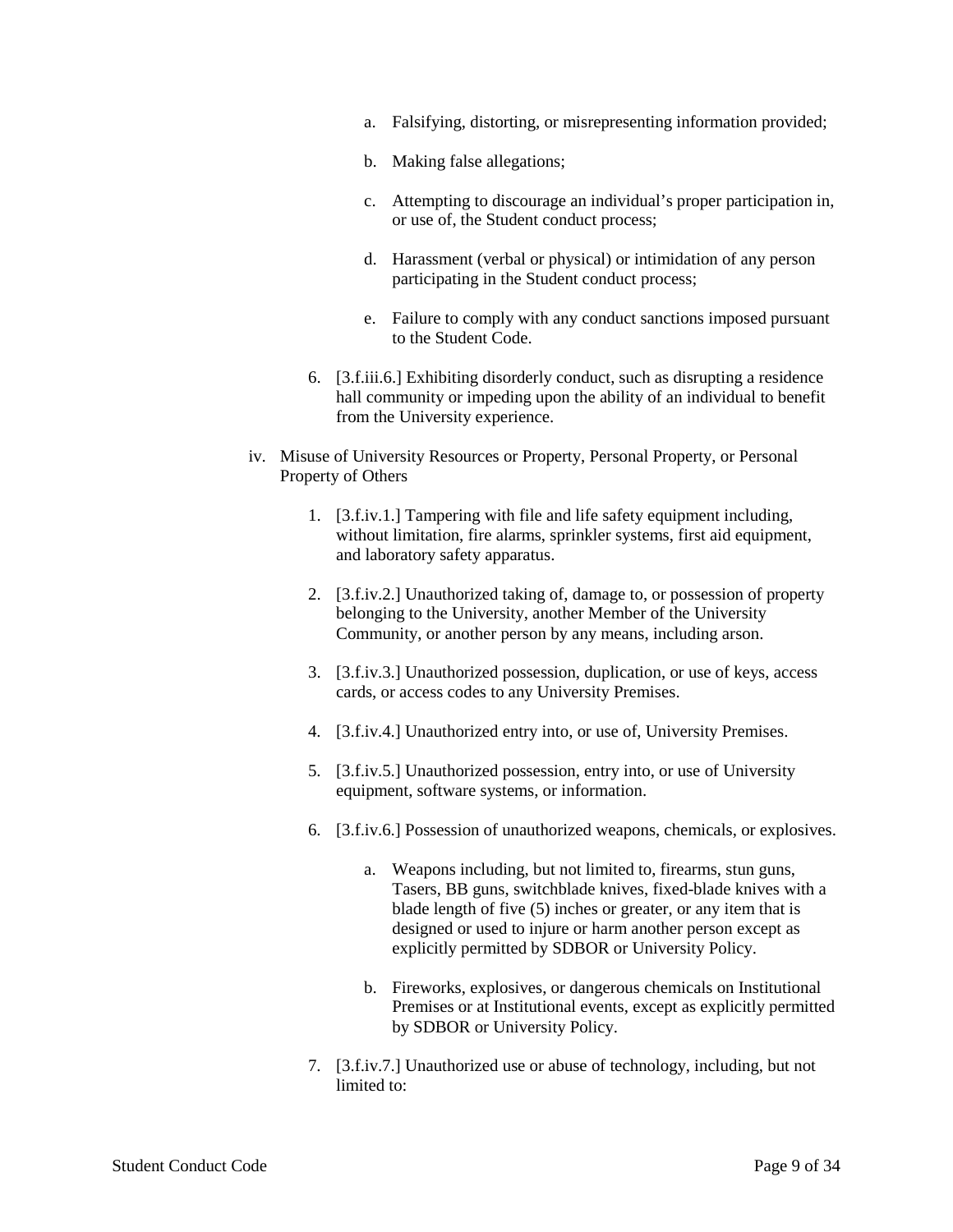- a. Unauthorized entry into a file or program to use, copy, read, delete, or change the contents, or for any other purpose;
- b. Unauthorized transfer of a file;
- c. Unauthorized use of another individual's identification or account;
- d. Use of technology to interfere with the work of another Student, Faculty Member, or University Official;
- e. Use of an Institution's technology to engage in harassment;
- f. Use of technology to engage in unlawful activities, including those involving uses that infringe intellectual property rights;
- g. Use of technology to interfere with normal operation of the University's technology or other system;
- h. Making, acquiring, or using unauthorized copies of computer files, violating terms of applicable software license agreements, or using the University's technology network or system to download files in violation of copyright laws;
- i. Attempting to circumvent data protection schemes or tampering with security;
- j. Violating SDBOR or University computer use or internet policies.
- v. Threat of Harm or Actual Harm to a Person's Physical or Mental Health or Safety
	- 1. [3.f.v.1.] Violence, which includes, but is not limited to using or threatening to use physical force on or toward another person without that person's permission, except in reasonable self-defense. The use of physical force includes both using one's own body parts as well as using other items. Violence also includes actions that put another person in reasonable fear that the actor intends to use physical force.
	- 2. [3.f.v.2.] Brandishing, pointing, or using a knife, gun, or other weapon toward another person, except in reasonable self-defense.
	- 3. [3.f.v.3.] Restraining or transporting another person without that person's permission.
	- 4. [3.f.v.4.] Making bomb threats.
	- 5. [3.f.v.5.] Harassment, as set forth in University Policy 4:6, which includes, but is not limited to the following: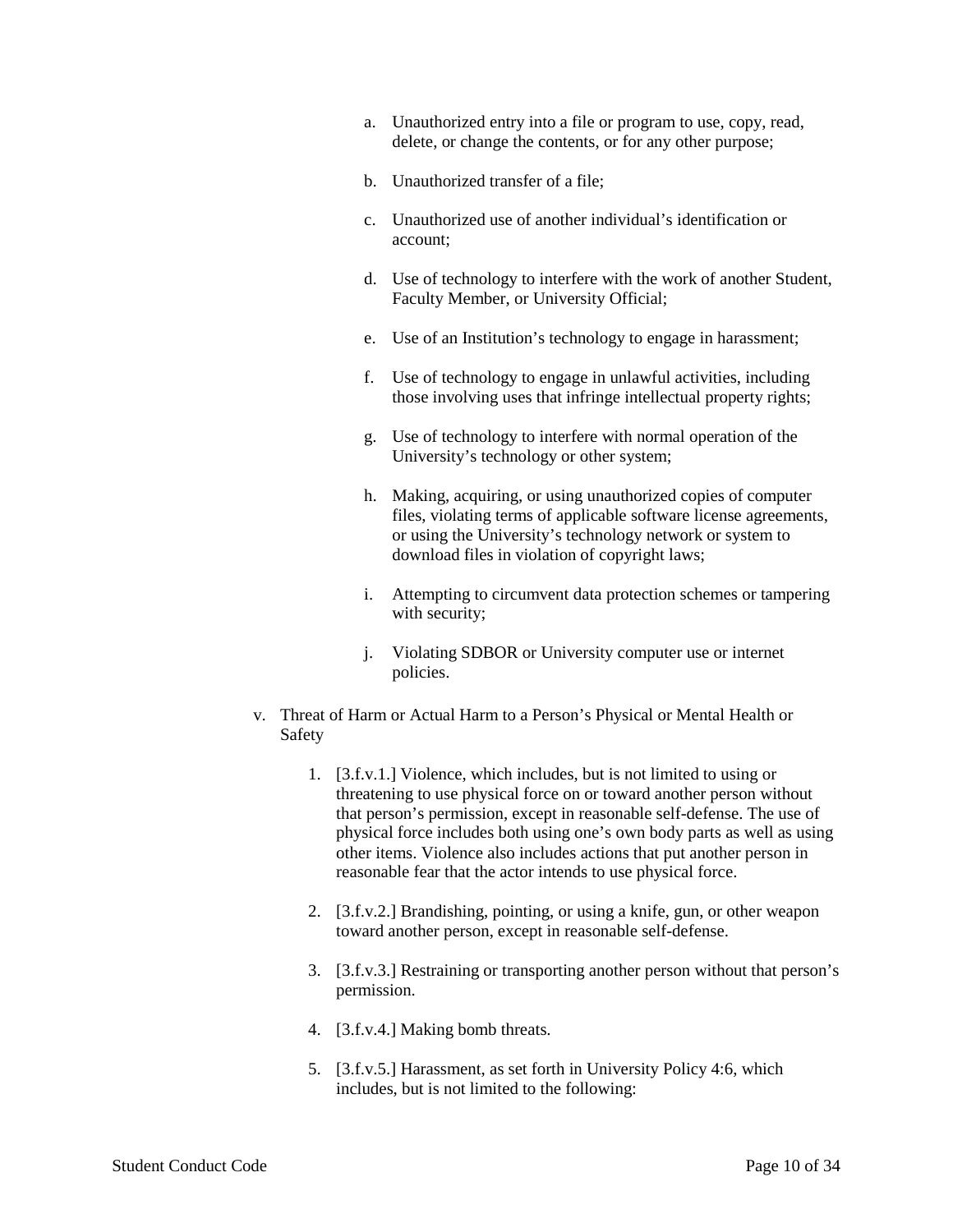- a. Conduct toward another person that is severe and pervasive and objectively offensive that it effectively denies the individual's ability to participate in or to realize the intended benefits of a University activity or resource.
- 6. [3.f.v.6.] Sexual harassment, as set forth in University Policy 4:4, which is conduct on the basis of sex that satisfies one or more of the following:
	- a. An employee of the institution conditioning the provision of education benefits on participation in unwelcome sexual conduct (i.e., quid pro quo); or
	- b. Unwelcome conduct that a reasonable person would determine is so severe, pervasive, and objectively offensive that it effectively denies a person equal access to the institution's education program or activity; or
	- c. Sexual assault (as defined in the Clery Act), dating violence, domestic violence, or stalking as defined in the Violence Against Women Act (VAWA), the definitions of which are set forth in SDBOR Policy 1:17.1.
- 7. [3.f.v.7.] Stalking, as set forth in University Policy 4:5, which includes engaging in a course of conduct directed at a specific person that would cause a Reasonable Person to fear for the person's safety or the safety of others, or suffer substantial emotional distress.
	- a. "Course of conduct" means two (2) or more acts, including, but not limited to, acts in which the stalker directly, indirectly, or through third parties, by any action, method, device or means, follows, monitors, observes, surveils, threatens, or communicates to or about a person, or interferes with a person's property.
	- b. "Substantial emotional distress" means significant mental suffering or anguish that may, but does not necessarily, require medical or other professional treatment or counseling.
- 8. [3.f.v.8.] Hazing, which includes, but is not limited to, an act that, as an explicit or implicit condition for initiation to, admission into, affiliation with, or as a condition for continued membership in a group or an Organization:
	- a. Is likely to, or would be perceived by a Reasonable Person as likely to, endanger the physical health of an individual or cause psychological discomfort or distress through treatment that a Reasonable Person would consider to be humiliating, intimidating, or demeaning;
	- b. Destroys or removes public or private property;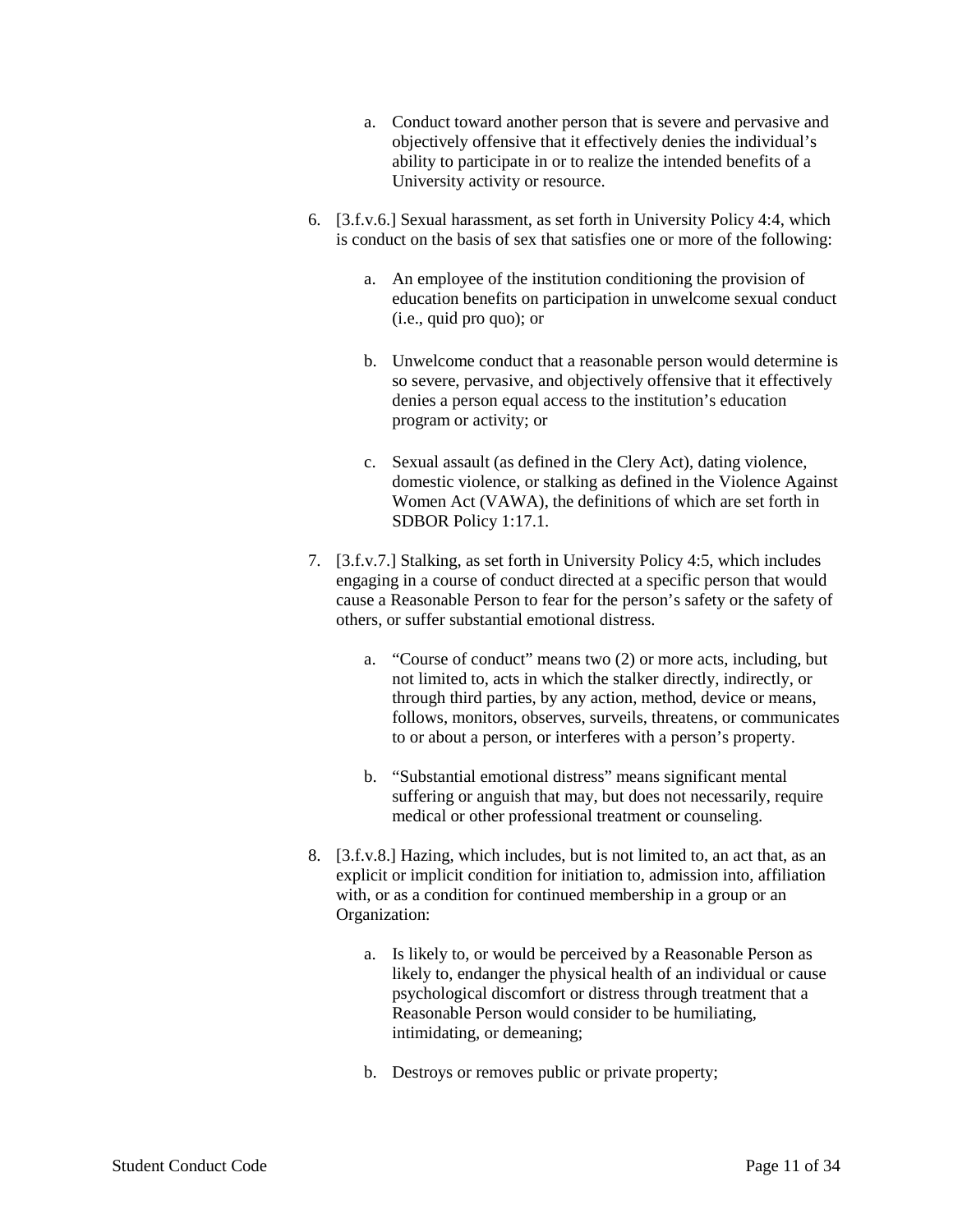- c. Involves the consumption of alcohol or other substances to excess; or
- d. Violates any SDBOR or University Policy.
- e. The express or implied permission of the individual being hazed does not make the behavior acceptable. It is also a violation of this provision to solicit, aid, or attempt to aid another person in planning or committing hazing.
- 9. [3.f.v.10.] Voyeurism, which includes, but is not limited to, any use of electronic or other devices to make an audio, video, or photographic record of another person without that person's prior knowledge and without that person's prior authorization when such a recording is likely to cause that person or a Reasonable Person injury or distress, or involves that person's intimate parts or sexual conduct involving that person.
- 10. [3.f.v.11.] Invasion of privacy, which occurs when:
	- a. An individual views another person, without that person's prior knowledge and permission, under circumstances in which the other person has a reasonable expectation of privacy; or
	- b. An individual uses an audio or video device to record another person, without that person's prior knowledge and permission, under circumstances in which the other person has a reasonable expectation of privacy.
	- c. In accordance with South Dakota law, no person may use or disseminate in any form any visual recording or photographic device to photograph or visually record any other person without clothing or under or through the clothing, or with another person depicted in a sexual manner, for the purpose of viewing the body of, or the undergarments worn by, that other person, without the consent or knowledge of that other person, with the intent to selfgratify, to harass, or embarrass and invade the privacy of that other person, under circumstances in which the other person has a reasonable expectation of privacy. Additionally, those who disseminate such material without the person's knowledge or consent, or create an unduly embarrassing, intimidating or hostile environment for the person depicted in an image, video or audio recording shall be subject to discipline.
- vi. Discrimination and Retaliation
	- 1. [3.f.vi.1.] Discrimination, as set forth in University Policy 4:3, which involves excluding from, or treating another person differently than others in, University activities on the basis of sex, race, color, creed, religion, national origin, ancestry, gender, gender identity, transgender, sexual orientation, age, disability, genetic information, or veteran status.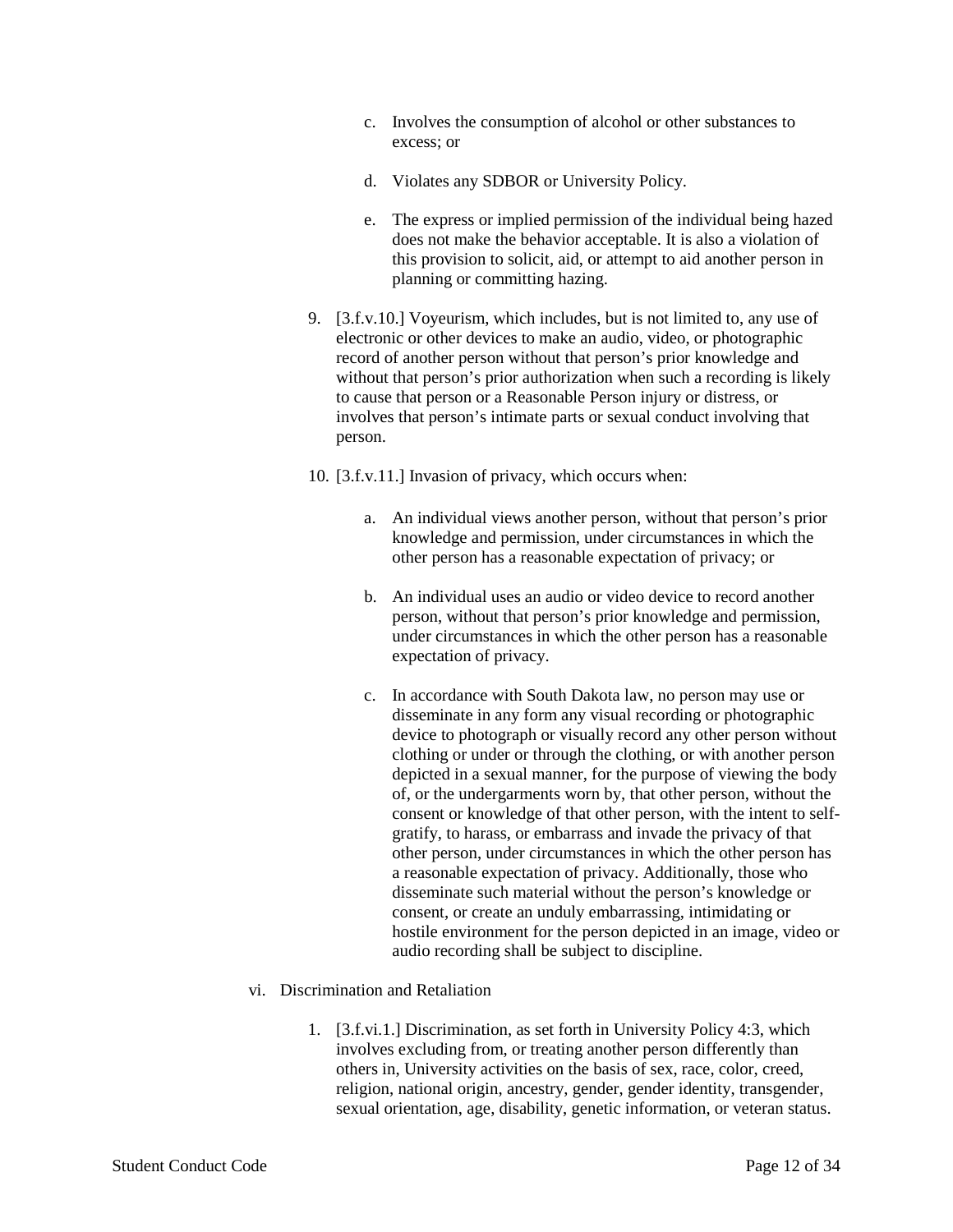However, social fraternities and sororities that are exempt from taxation under federal law may maintain single-sex membership practices without violating antidiscrimination policies, as recognized by 20 U.S.C.  $1681(a)(6)$ , and the enforcement of such single-sex membership practices by Students does not violate this provision.

- 2. [3.f.vi.2.] Retaliation, as set forth in University Policy 4:3, which includes conduct that would make a Reasonable Person feel intimidated, or that interferes with, threatens, coerces, or otherwise discriminates against any individual because that individual reports or files a complaint alleging a violation of law, SDBOR, or University Policy, or participates in any process in which the individual has a right to participate.
- vii. Housing and Living Groups
	- 1. [3.f.vii.1.] Violations of any rules imposed by University housing or living groups are also violations of this Student Code.
- viii. Use and Misuse of Substances
	- 1. [3.f.viii.1.] The unauthorized manufacture, sale, possession, use, or consumption of the following by Students:
		- a. [3.f.viii.1.a.] Alcohol;
		- b. [3.f.viii.1.b.] Marijuana (including cannabis used or possessed for medical purposes); or
		- c. [3.f.viii.1.c.] Controlled substances.
	- 2. However, possession, use, or distribution of alcohol, marijuana, or controlled substances is permitted on University Premises when:
		- a. Needed in conjunction with approved research activities;
		- b. Alcohol is possessed, used, or distributed in a lawful manner inside a designated residence hall facility occupied exclusively by upper-division and/or non-traditional Students who are at least twenty-one (21) years of age;
		- c. Alcohol is possessed, used, or distributed in a lawful manner on University Premises that have been designated by the University President as places where such possession, use, and distribution may be permitted, subject to such conditions as the University President may also prescribe, provided that a notice of such designation and conditions have been filed previously with the executive director of the SDBOR;
		- d. The possession, use, or distribution of the controlled substance is prescribed by a licensed health care professional authorized to prescribe such substances. For purposes of this section, a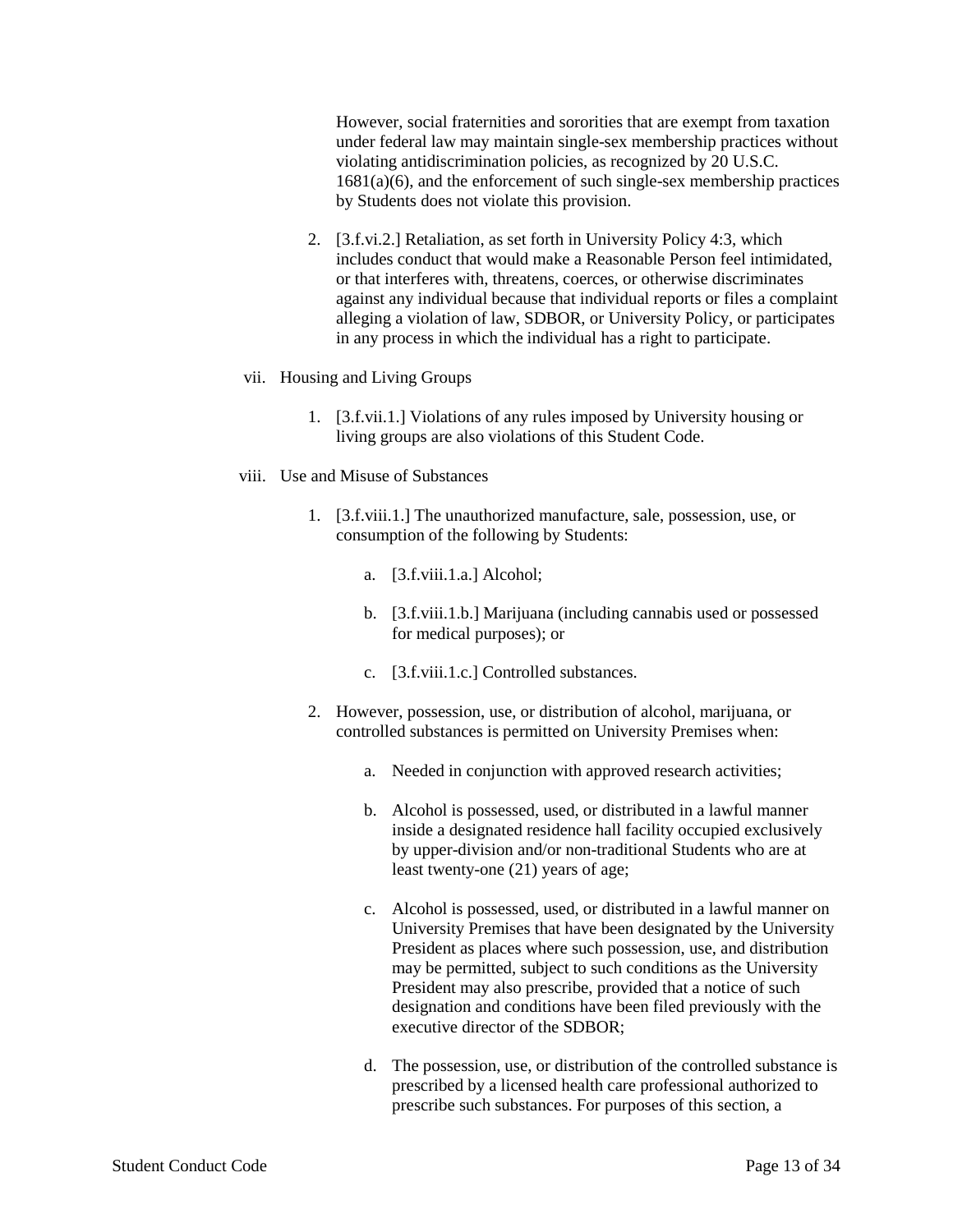prescription does not include a written certification for use of medical marijuana, pursuant to SDCL 34-20G-1(23). Students who use medical marijuana pursuant to a validly issued written certification when not on property controlled by the University may subsequently report to class or participate in activities as long as such use does not cause impairment or disrupt academic or campus activities.

- e. Alcohol is possessed, used, or distributed in a manner that is expressly approved by a SDBOR or University Policy; or
- 3. [3.f.viii.3.] The unauthorized possession of any drug paraphernalia including, but not limited to, any equipment, materials, or products of any kind which are used, intended for use, designed for use, or have been used for the manufacture, distribution, use or storage of any controlled substance.

#### ix. Violation of Policy or Laws

- 1. [3.f.ix.1.] Violation of published SDBOR or University Policies, rules, or regulations.
- 2. [3.f.ix.2.] Violation of federal, state, or local law.

# x. RESERVED

- xi. Conduct by Organizations
	- 1. Organizations that, formally or informally, through repeated practice, initiate, encourage, support, or tolerate conduct by members, associates, or invitees that violates the provisions of this Student Code shall be subject to conduct sanctions.
	- 2. The privileges of official recognition by the University may be extended to Organizations, including those that maintain residences for their members, only if such Organizations agree to adopt and to enforce policies that, at minimum:
		- a. Prohibit the manufacture, possession, use, dispensing, or provisions of alcoholic beverages at Organizational functions or in the Organizational residence by persons under the age of 21 (or the legal age of use and possession in the applicable jurisdiction);
		- b. Prohibit the manufacture, possession, use, or dispensing of marijuana (including cannabis used or possessed for medical purposes) or unauthorized controlled substances at Organizational functions or in the Organizational residence;
		- c. Prohibit the expenditure of Organizational funds on alcoholic beverages, marijuana (including cannabis used or possessed for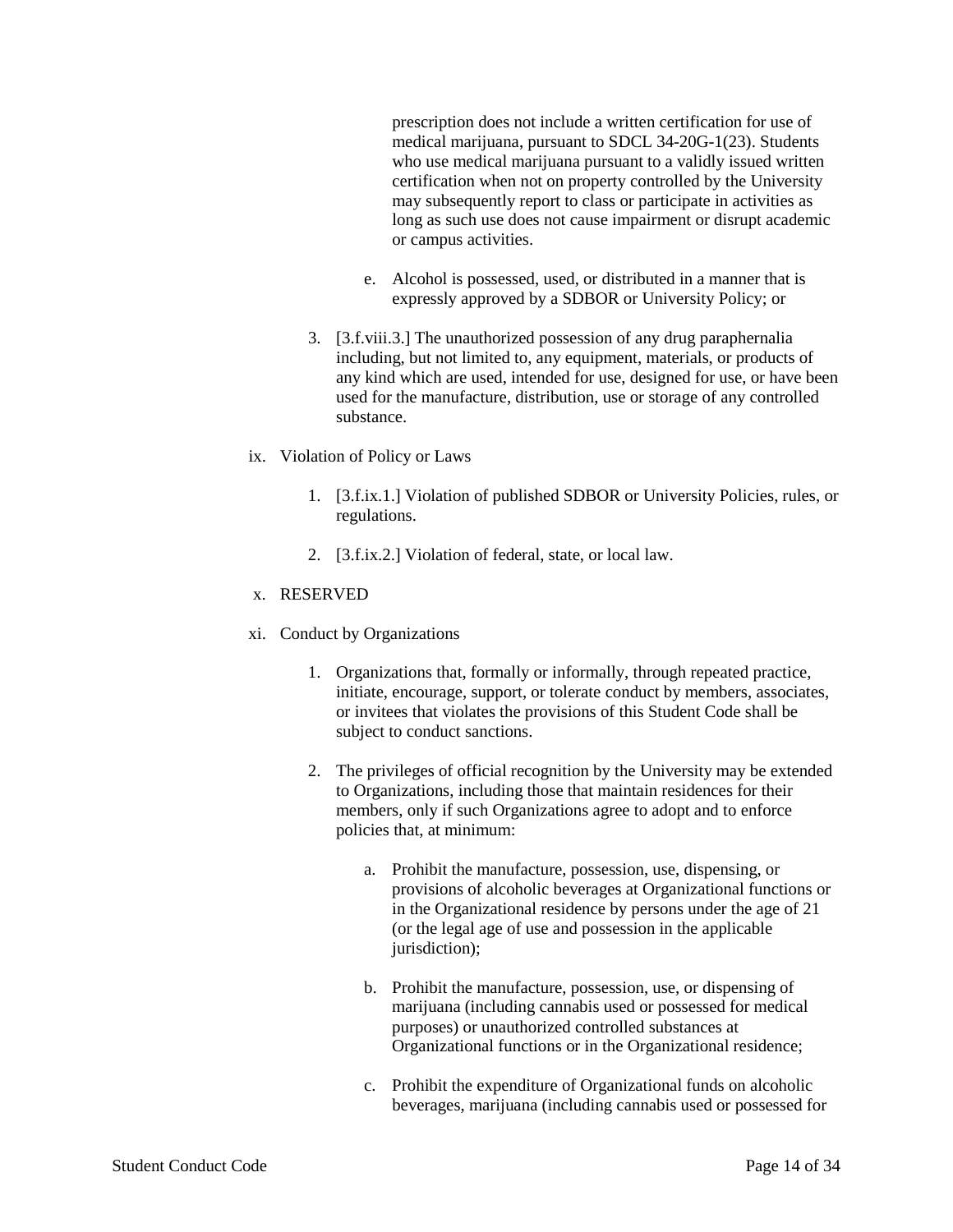medical purposes), or controlled substances;

- d. Prohibit the informal collection of monies from members, associates, or invitees to be spent on alcoholic beverages, marijuana (including cannabis used or possessed for medical purposes), or controlled substances;
- e. Prohibit possession, use, or distribution of alcohol, marijuana (including cannabis used or possessed for medical purposes), or controlled substances on University Premises, except as explicitly permitted by this Student Code;
- f. Establish conduct policies and sanctions regarding violations by individual members no less stringent than those set forth under SDBOR or University Policies, except that limited use of alcoholic beverages is permissible as set out above; and
- g. Require that a report be filed with the Senior Student Affairs Officer each semester identifying all actions taken pursuant to the Student conduct policies required in this Student Code.
- 3. The University may impose additional or more restrictive conditions on official recognition.
- 4. Organizations are also subject to the SDBOR and University antidiscrimination policies, as set forth in SDBOR Policy 1:18 and University Policy 4:3. However, social fraternities and sororities that are exempt from taxation under federal law may maintain single-sex membership practices without violating antidiscrimination policies, as recognized by 20 U.S.C.  $1681(a)(6)$ .
- 4. Student Conduct Process
	- a. Allegations of Sexual Harassment
		- i. Allegations of sexual harassment against a student shall be addressed exclusively through SDBOR Policy 1:17 and University Policy 4:4.
	- b. Allegations other than Sexual Harassment
		- i. All allegations other than sexual harassment against a student shall be addressed as set forth herein.
		- ii. Allegations of misconduct may be reported against any Student by anyone. Allegations shall be directed to the Student Conduct Officer in the Office of the Vice President for Student Affairs. The reporting party will disclose the facts that form the basis for the allegation, the identities of any other witnesses, and any other relevant information regarding the alleged misconduct.
			- 1. Allegations of academic misconduct will be reported to the Student Conduct Officer but are initially addressed through SDBOR Policy 2:33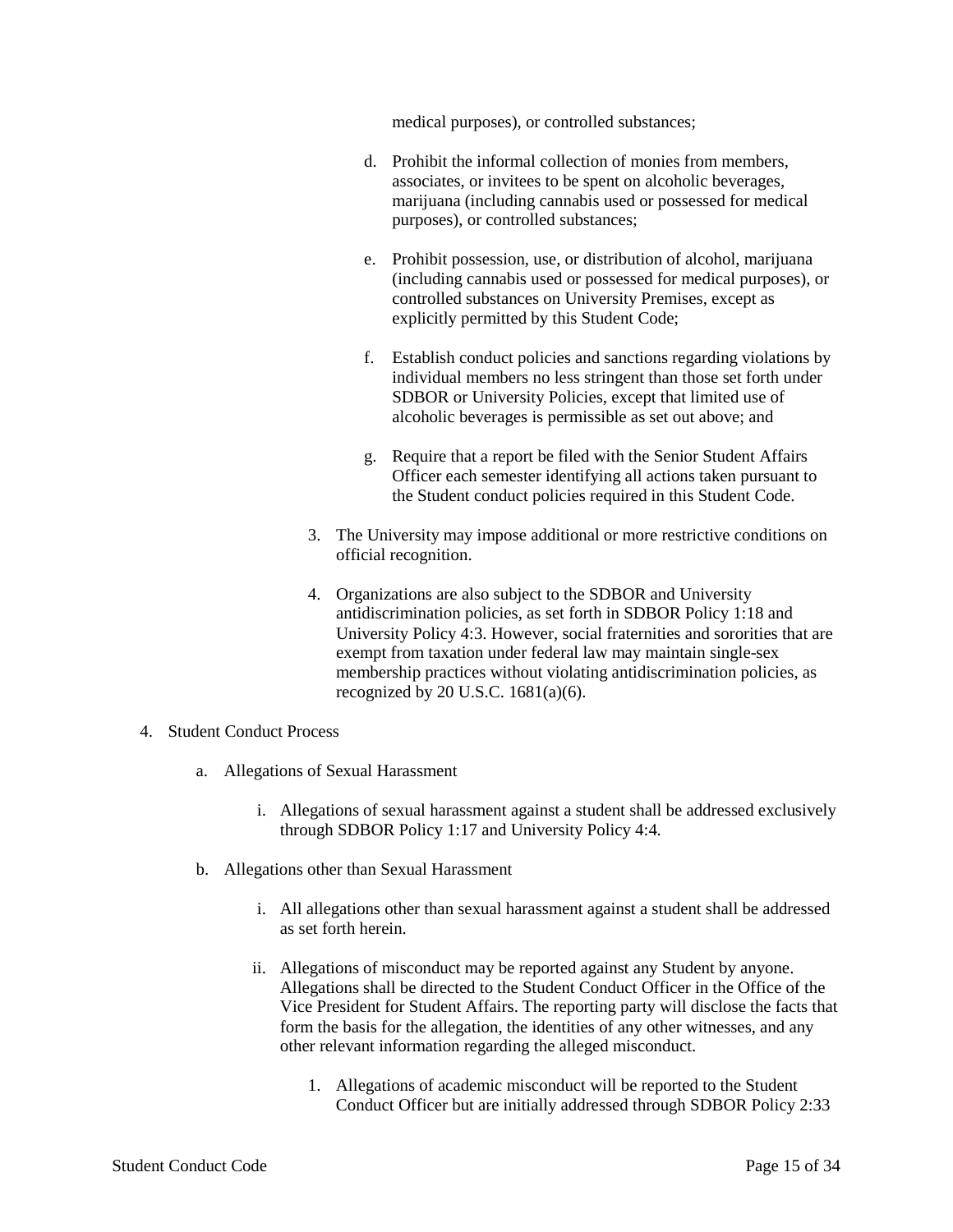and University Policy 2:4.

- 2. Allegations of Human Rights Violations shall follow the process outlined in SDBOR Policy 1:18 and University Policy 4:6.
	- a. The investigator assigned must not have any actual or reasonably perceived conflicts of interest and biases for or against any party involved in the initial complaint. If the University determines that an actual or reasonably perceived conflict of interest does exist, another individual must lead the investigation on behalf of the University.
	- b. The investigator assigned must be trained to analyze and document the available evidence to support reliable decisions, objectively evaluate the credibility of parties and witnesses, synthesize all available evidence, including both evidence that tends to suggest a violation and evidence that tends to suggest no violation, and take into account the unique and complex circumstances of each case.
	- c. The investigator assigned should avoid using any investigative techniques or approaches that apply sex stereotypes or generalizations.
	- d. Each party should be provided written Notice in advance of any interview or hearing with sufficient time to prepare for meaningful participation.
	- e. The investigation should result in a written report summarizing the relevant evidence that tends to suggest a violation and evidence that tends to suggest no violation.
	- f. The investigator assigned must make findings of fact and conclusions as to whether the facts support a Human Rights Violation.
- iii. The Student Conduct Officer shall make an initial determination whether the allegations, if true, would violate the Student Code. If the Student Conduct Officer determines that the allegations, if true, would violate the Student Code, the Student Conduct Officer shall conduct a pre-investigation inquiry to determine whether the allegations are credible. This process may include speaking with witnesses and reviewing any documentation.
	- 1. The Student Conduct Officer must not have any actual or reasonably perceived conflicts of interest and biases for or against any party involved in the initial complaint. If the University determines that an actual or reasonably perceived conflict of interest does exist, another individual must lead the investigation on behalf of the University.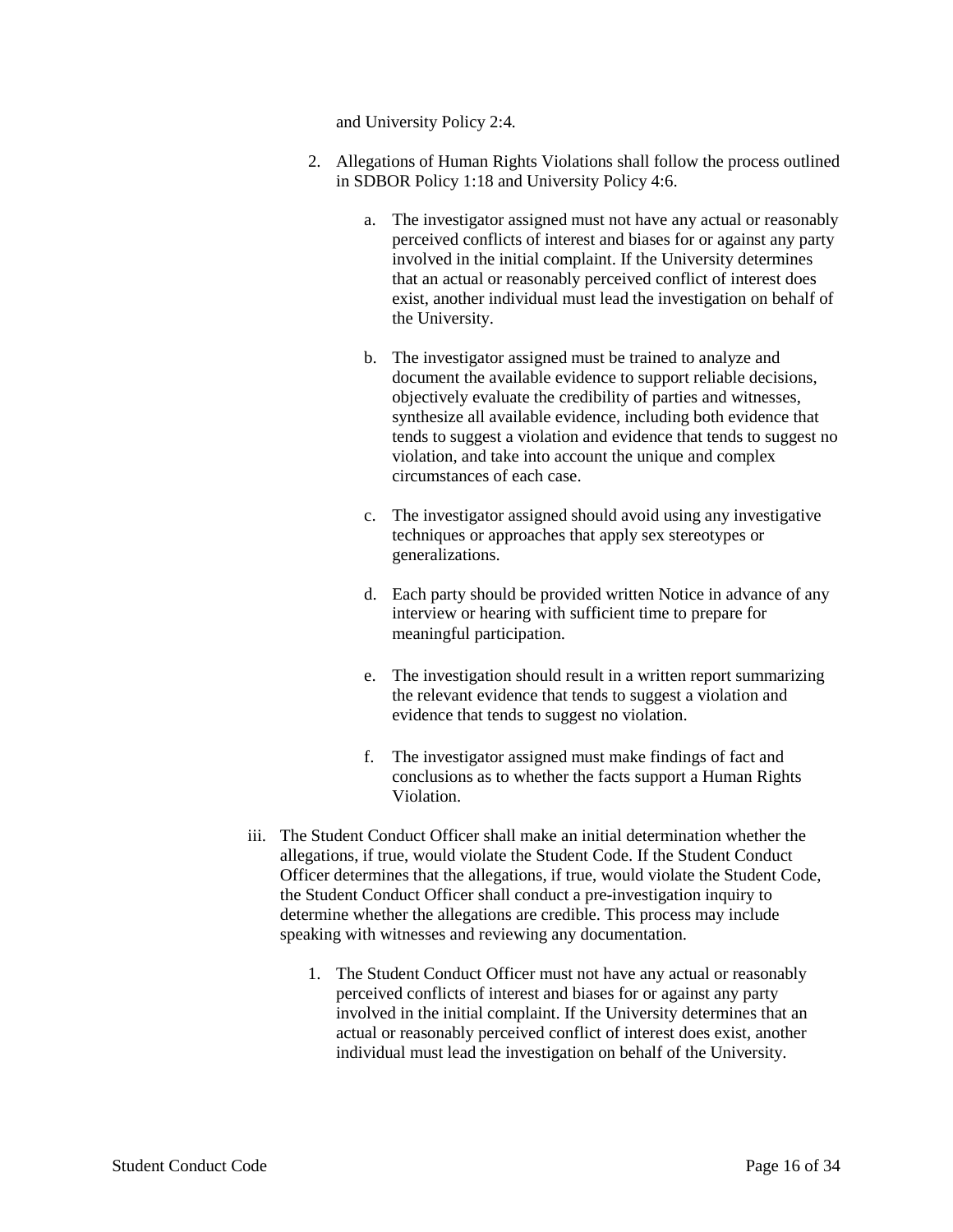- 2. As to off-campus conduct, the Student Conduct Officer shall determine whether the incident adversely affects the University, any Organizations, members of the University community, or the pursuit of their lawful objectives.
- 3. Allegations of academic misconduct that are not informally resolved pursuant to SDBOR Policy 2:33 and University Policy 2:4 will enter the Student Conduct process here.
- 4. Allegations of Human Rights Violations that are not informally resolved pursuant to SDBOR Policy 1:18 and University Policy 4:6 will enter the Student Conduct process here.
- iv. If the Student Conduct Officer determines that either (i) the allegations, if true, would not violate the Student Code or (ii) that the allegations are not credible, then the Student Conduct Officer should inform the Complainant of this determination and inform the Complainant that the allegations may be resubmitted should additional information become available.
- v. If the Student Conduct Officer determines that the allegations, if true, would violate the Student Code and determines that the allegations are credible and will be investigated, the Student Conduct Officer shall provide written notice to the Respondent within fifteen (15) days of receiving the report of alleged misconduct or notification from the Faculty Member of the need to address alleged academic misconduct through the Student Code.
- vi. The written notice to the Respondent must include the following:
	- 1. The alleged behavior that would be a violation of the Student Code;
	- 2. The date and location of the alleged behavior;
	- 3. The section(s) of the Student Code alleged to have been violated;
	- 4. The name of the Complainant;
	- 5. A time to meet with the Student Conduct Officer to provide the Respondent with the opportunity to give their account of the incident leading to the allegation of misconduct;
	- 6. Information about the right to have an Advisor present throughout the Student Conduct process;
	- 7. Information about both the informal and formal resolution processes;
	- 8. A time for a hearing to occur no earlier than ten (10), and no later than twenty (20), days after this written notice is deemed received to address any alleged violations that are not informally resolved.
		- a. The minimum time limit may be waived by the Respondent.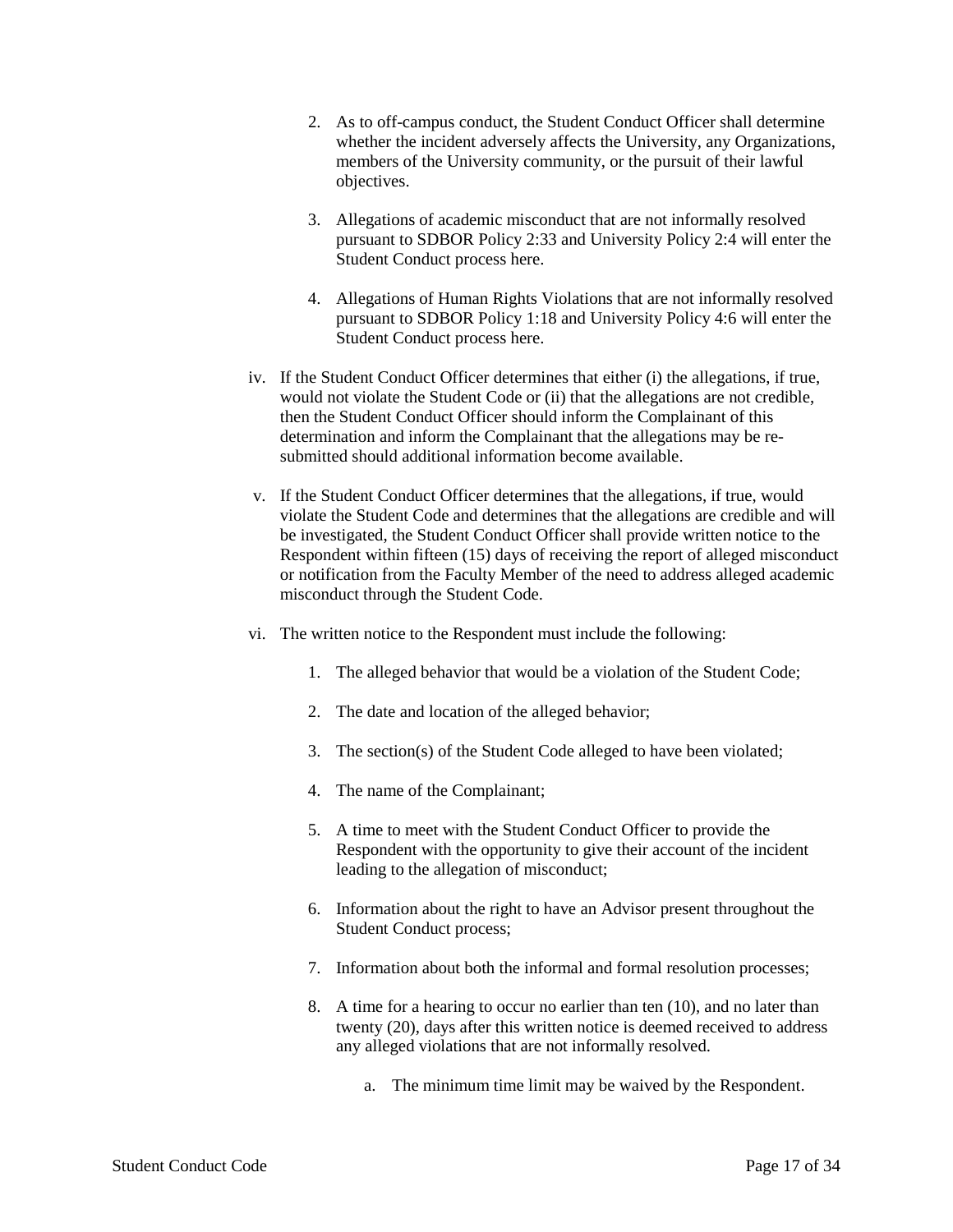- b. The maximum time limit may be extended at the discretion of the Student Conduct Officer.
- vii. At the time that the written Notice to the Respondent is sent, a written notice shall also be sent to the Complainant containing the information about the right to have an Advisor present throughout the Student conduct process, information about both the informal and formal resolution processes, and the time for the hearing to address any alleged violations that are not informally resolved.
- viii. The Student Conduct Officer will conduct an investigation of the allegations, which may include speaking with witnesses and reviewing any documentation. Only in instances where the Student Conduct Officer determines that there is sufficient evidence to establish that the Respondent violated the Student Code by a preponderance of the evidence will the allegations proceed to informal or formal resolution.
	- 1. For matters involving Human Rights Violations where an investigation was conducted pursuant to SDBOR Policy 1:18 and University Policy 4:6, no additional investigation is required.
	- 2. If the Student Conduct Officer determines that there is insufficient evidence to establish that the Respondent violated the Student Code by a preponderance of the evidence, the Student Conduct Officer will inform both parties of this fact and will cancel the hearing. This notification should also inform the parties that the investigation may be re-opened should additional information become available.

## c. Interim Measures

- i. In certain circumstances, the Senior Student Affairs Officer, or designee, may impose interim measures that go into effect immediately, prior to a hearing before a Student Conduct Panel, and remain in effect until no longer needed.
	- 1. Interim measures are intended to protect the interests of both the Complainant and the Respondent prior to a hearing. Interim measures may include, but are not limited to, no-contact directives, residence modifications, academic modifications and support, University work schedule modifications, interim residence suspension, or interim suspension. Interim measures that restrict the ability of either party to discuss the investigation should be avoided, as they may inhibit the ability of either party to obtain and present evidence or otherwise to defend their interests. Written Notice of interim measures shall be provided to the party to whom the interim measures are directed.
		- a. In circumstances involving allegations of stalking, interim measures must be provided upon the request of a Complainant if such measures are reasonably available.
		- b. In fairly assessing the need for a party to receive interim measures, the Senior Student Affairs Officer, or designee, may not rely on fixed rules or operating assumptions that favor one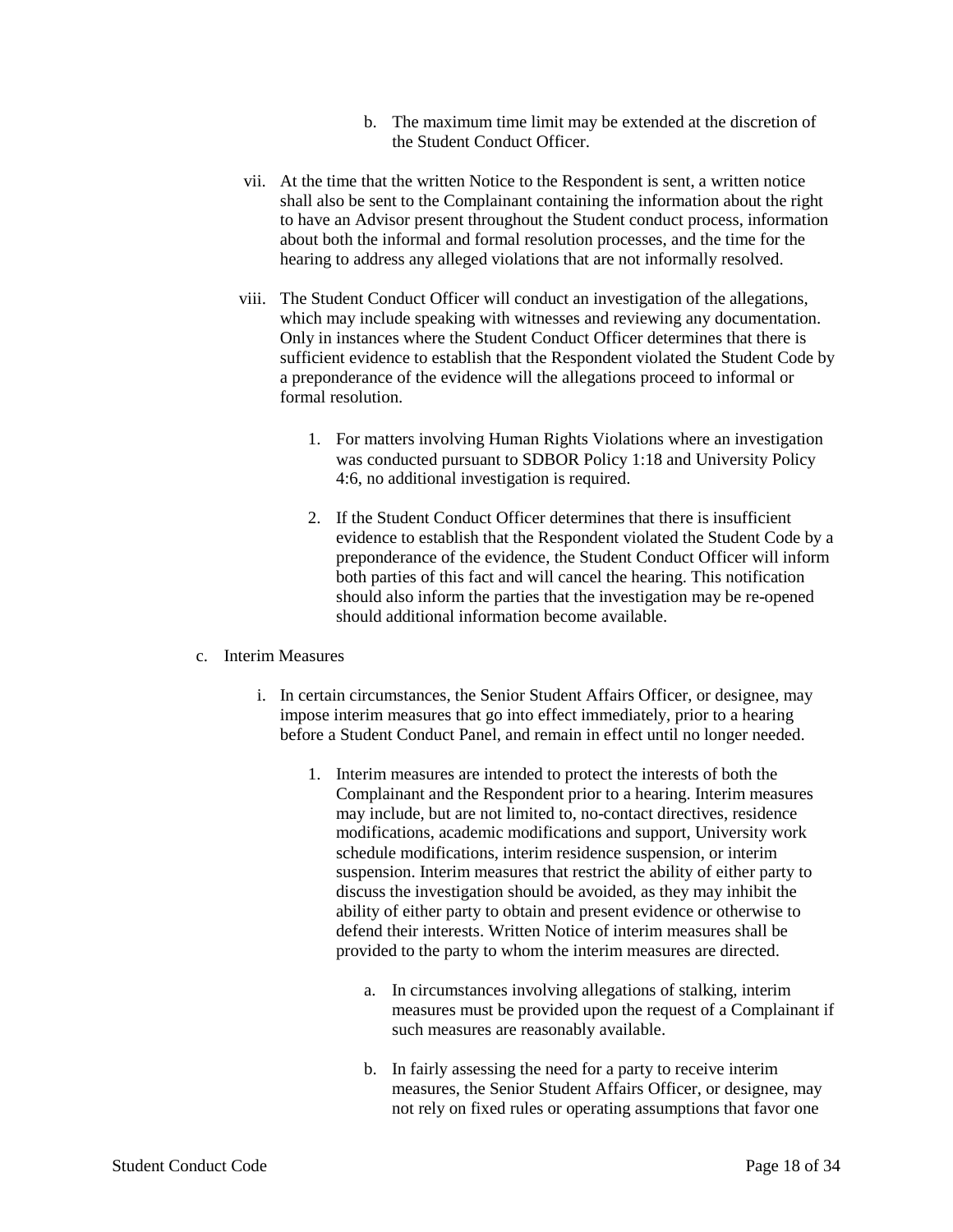party over another, nor make such measures available only to one party.

- c. Interim measures should be individualized and appropriate based on the information gathered by the University, making every effort to avoid depriving any Student of their education.
- d. The interim measures needed by each Student may change over time, and the Senior Student Affairs Officer, or designee, should communicate with each Student throughout the Student Conduct process to ensure that any interim measures are necessary and effective based on each Student's evolving needs.
- 2. Interim suspension may be imposed only for one or more of the following purposes:
	- a. To ensure the safety and well-being of members of the University community or preservation of University property or other property located on premises controlled by the University;
	- b. To ensure a Student's own physical or emotional safety and well-being; or
	- c. To ensure the normal operations of the University where a Student poses an ongoing threat of disruption of, or interference with, the normal operations of the University.
- 3. During the interim suspension, the Student may be denied access to residence facilities, the campus (including classes), and all other University activities or privileges.
- 4. A Student placed on interim suspension shall be given written notice of interim measures, which shall include:
	- a. The reasons for the interim suspension;
	- b. The parameters of the interim suspension; and
	- c. Information concerning the right to appeal the interim suspension.
- 5. Interim Suspension Appeal Process
	- a. The Student must submit a written request for a meeting to the Senior Student Affairs Officer, or designee.
	- b. The Senior Student Affairs Officer, or designee, will schedule a meeting with the Student as soon as practical and no later than three (3) days after receiving the written request. At this meeting, the Student is provided the opportunity to raise any objections to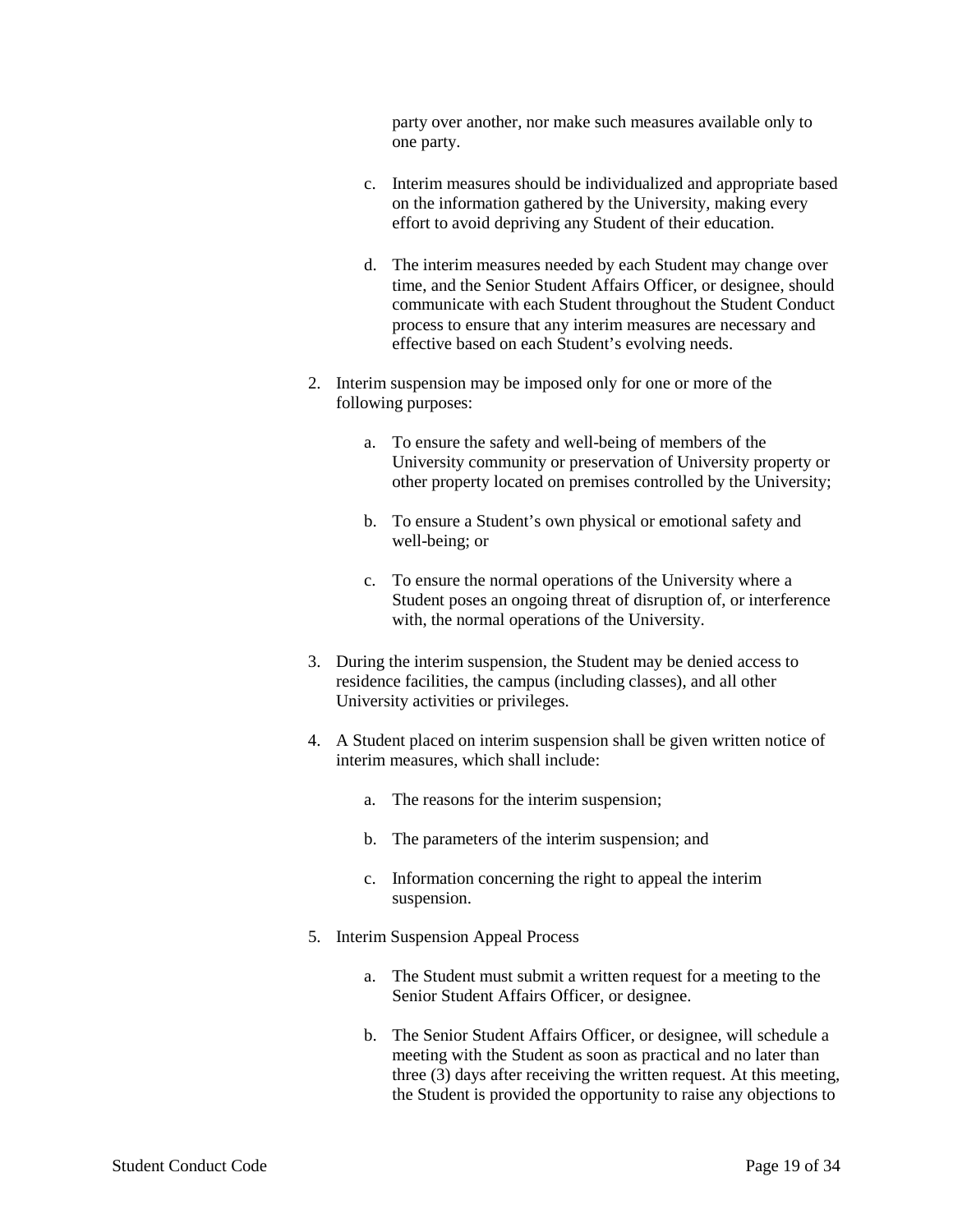the interim suspension or to request alternative interim measures.

- c. The Senior Student Affairs Officer, or designee, has sole discretion regarding interim measures.
- d. Informal Resolution
	- i. The Student Conduct Officer may speak separately and individually with the Complainant and the Respondent to determine whether the alleged misconduct can be resolved through informal resolution.
		- 1. In matters involving allegations of Human Rights Violations, informal resolution may not take the form of having the Complainant and the Respondent be in the same room at the same time, unless both parties agree in writing.
		- 2. In matters involving allegations of Human Rights Violations, the Student Conduct Officer should consider whether the informal resolution is equitable and will end the misconduct, prevent its recurrence, and address its effects.
	- ii. Informal resolution may be reached where:
		- 1. The parties involved mutually agree to a full resolution of the alleged misconduct that is acceptable to the Student Conduct Officer. This must be documented in writing and signed by the Complainant, Respondent, and Student Conduct Officer.
		- 2. The Respondent waives a formal hearing by admitting to the misconduct and accepting the proposed sanctions. This must be documented in writing and signed by the Respondent and the Student Conduct Officer.
			- a. This type of informal resolution is not available in matters involving allegations of Human Rights Violations.
		- 3. Partial informal resolution may be reached where the Respondent admits to the misconduct but does not accept the proposed conduct sanctions. When this occurs, the process moves to formal resolution with the hearing being limited to the question of appropriate conduct sanctions. This must be documented in writing and signed by the Respondent and the Student Conduct Officer.
			- a. This type of informal resolution is not available in matters involving allegations of Human Rights Violations.
		- 4. Informal resolution shall be final, and the parties who agreed in writing to informal resolution waive any right to appeal otherwise available under this policy and SDBOR Policy 3:4.
		- 5. The Student Conduct Officer's involvement in attempting to informally resolve the allegation of misconduct does not impact the Student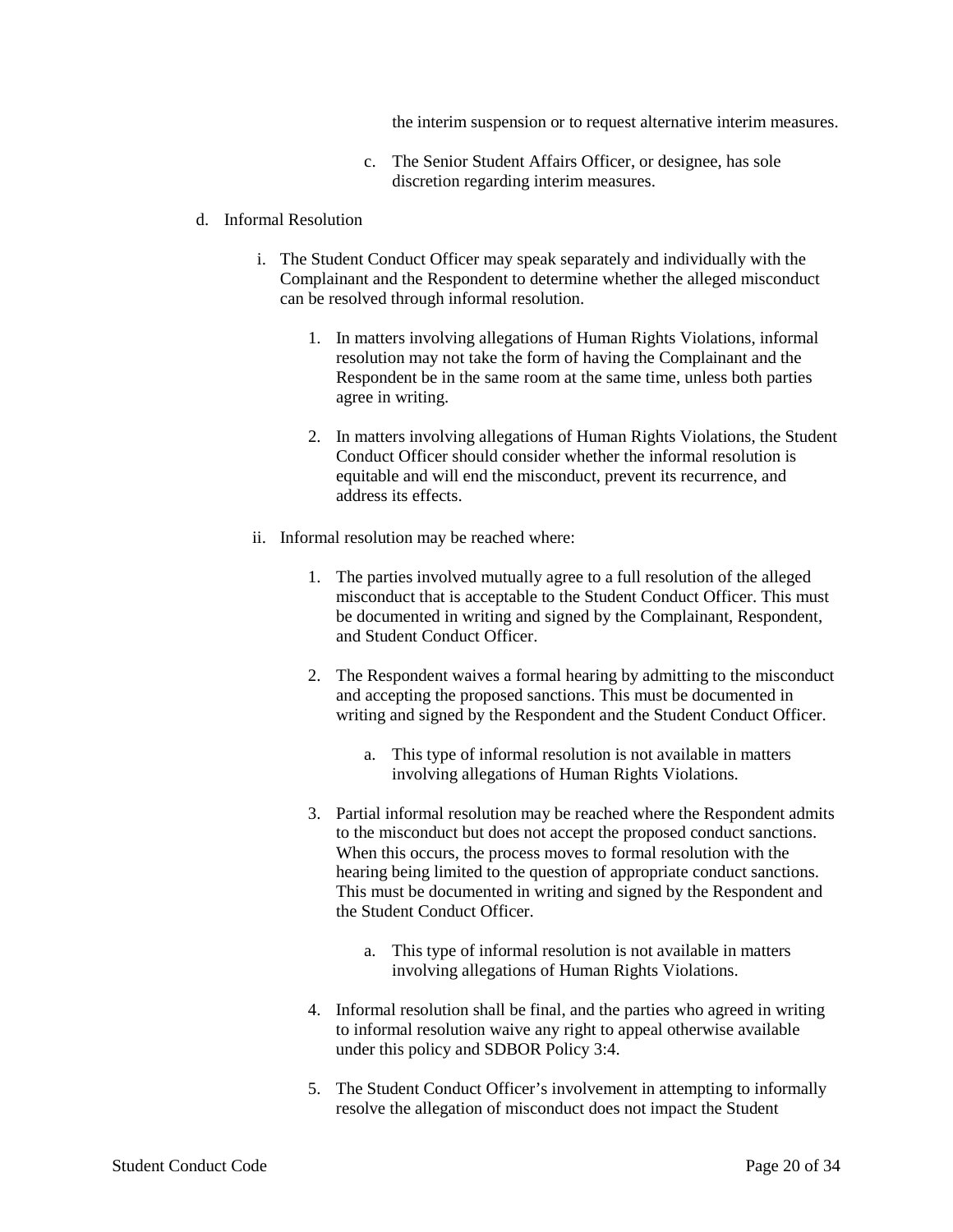Conduct Officer's ability to later serve as the Student Conduct Panel or a member thereof in the formal resolution process.

- 6. Informal resolution may be reached at any time before the Chair issues any findings, conclusions, and, when a violation is found, conduct sanctions it determines to be appropriate through the formal resolution process.
	- a. If an informal resolution is reached, the Student Conduct Officer shall prepare written findings and conclusions, and any sanctions resulting from a violation during the informal resolution process. If the complaint included more than one allegation of misconduct, each allegation must have a separate decision.

#### e. Formal Resolution

- i. If the alleged misconduct is not fully resolved through informal resolution, any unresolved matter proceeds to a hearing.
- ii. The composition of the Student Conduct Panel shall be determined as follows:
	- 1. For matters where the Student Conduct Officer serves as Chair of the Student Conduct Panel, the Student Conduct Officer shall have sole discretion regarding whether the Student Conduct Panel includes:
		- a. Option 1: only the Student Conduct Officer; or
		- b. Option 2: the Student Conduct Officer and any University employee or employees or independent contractor authorized by the Senior Student Affairs Officer to determine whether a Student has violated the Student Code and to recommend imposition of conduct sanctions.
	- 2. For matters involving allegations of academic misconduct, the Student Conduct Panel must include at least one Faculty Member or academic administrator appointed by the Provost in the form described in Option 2 above.
	- 3. Both the Complainant and the Respondent will be provided notice of the identity of the member(s) of the Student Conduct Panel. Both parties may request in writing (and must include supporting information) that (i) the Student Conduct Panel include additional members (Option 2), and/or (ii) a Student Conduct Panel member be replaced due to an actual or reasonably perceived conflict of interest. Such requests must be submitted, in writing to the Senior Student Affairs Officer no later than twenty-four (24) hours after the notice is provided to the party. The Senior Student Affairs Officer shall make a final decision as to these requests and will provide notice to both parties of the decision.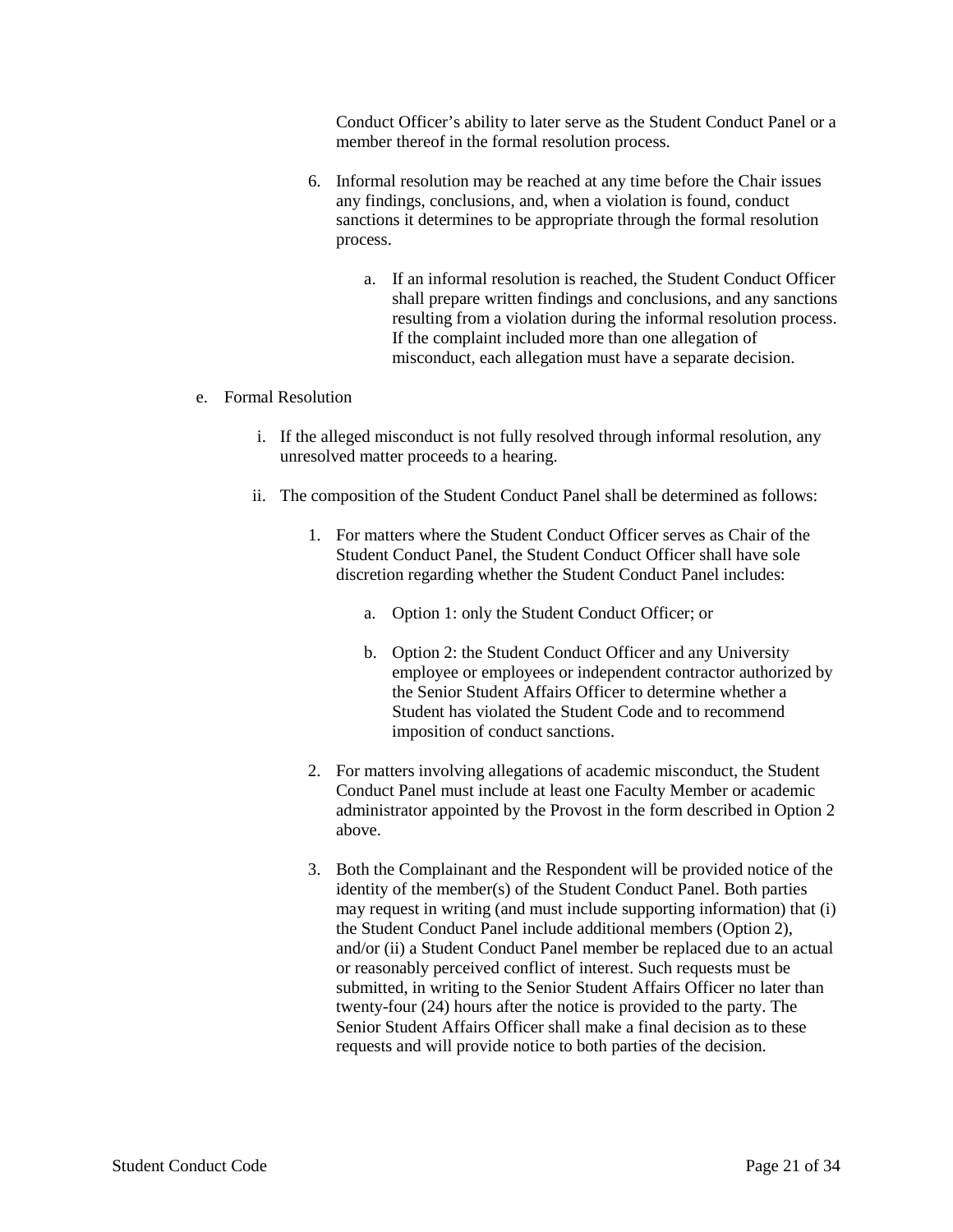- iii. Hearings shall be conducted by a Student Conduct Panel according to the following guidelines:
	- 1. Hearings shall be conducted in private. Witnesses other than the Complainant and the Respondent may only be present during the hearing while presenting their information.
	- 2. The Chair shall have sole discretion and final decision-making authority over the following:
		- a. Whether an individual's conduct interferes with the hearing and requires that individual's removal;
		- b. Whether written information, materials, documents, and statements submitted are relevant and will be accepted for consideration by the Student Conduct Panel;
		- c. All questions about the interpretation of the Student conduct process; and
		- d. Whether to have separate or joint hearings when a hearing would involve more than one Respondent.
- iv. Neither the Complainant nor the Respondent are required to attend or participate in the hearing, and such decision will have no bearing on the question of whether the Respondent violated the Student Code.
- v. The Respondent has no obligation to provide any information, materials, documents, or witnesses, or answer any questions and is presumed to not have violated the Student Code. The burden is on the University to gather sufficient evidence to reach a fair, impartial determination as to whether the alleged violation of the Student Code occurred.
- vi. If the Complainant or Respondent wants the Student Conduct Panel to review any materials or documents or wants to present any witnesses at the hearing, such materials and documents and/or witness lists must be submitted to the Chair by the following deadlines in order to be considered:
	- 1. In matters alleging Human Rights Violations, all materials and documents and/or witness lists must be submitted at least seventy-two (72) hours before the hearing. Additionally, a copy of the final report prepared by the Title IX/EO Coordinator will be provided to the Complainant, Respondent, and the Student Conduct Panel members.
	- 2. For all other matters, all materials and documents and/or witness lists must be submitted at least twenty-four (24) hours before the hearing.
	- 3. The Chair will promptly provide the other party and the Student Conduct Panel members a copy of any materials, documents, and witness lists submitted.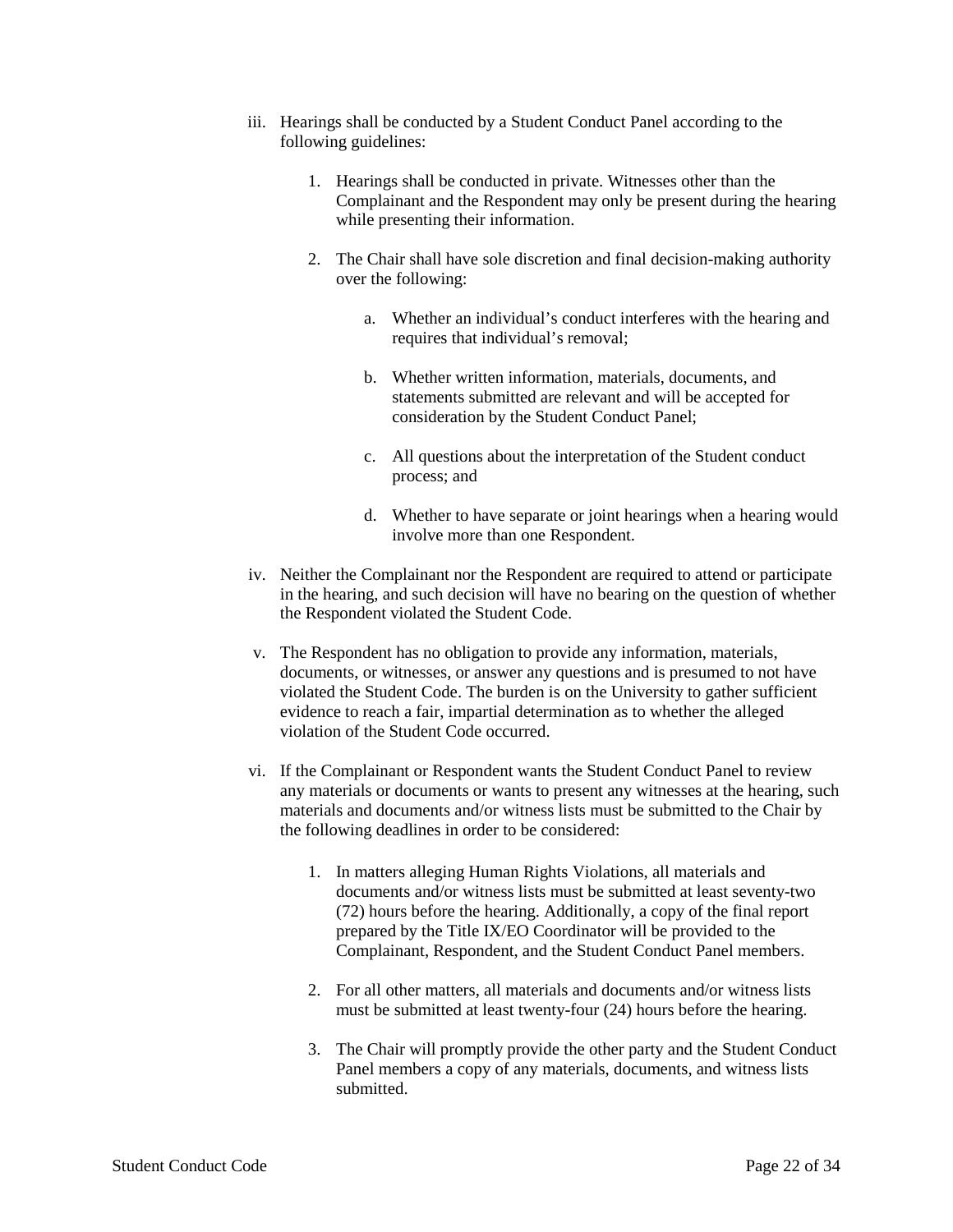- vii. The Complainant and the Respondent have the right to be assisted by an Advisor of their choice, at their own expense. Ordinarily, no more than two Advisors for each Student shall be permitted. The Advisor is limited to advising the Student directly, and is not permitted to speak to anyone else, or participate directly, in any hearing.
- viii. The Student Conduct Officer shall record the audio of the hearing.
- ix. Generally, the hearing will be conducted in the following order:
	- 1. The Chair will ask each individual present at the hearing to identify themselves by providing their name and role at the hearing (e.g. Complainant, Respondent, member of the Student Conduct Panel, etc.).
	- 2. The Chair will remind the Respondent:
		- a. Of the materials that the Student Conduct Panel received prior to the hearing;
		- b. Of the right to have an Advisor present;
		- c. Of the right to refuse to speak as a witness against themselves;
		- d. That the refusal to speak as witness against themselves will have no bearing on the question of whether the Respondent violated the Student Code;
		- e. Of the alleged behavior that would be a violation of the Student Code; and
		- f. Of the section(s) of the Student Code alleged to have been violated.
	- 3. The Chair will provide the Complainant with the opportunity to engage in the hearing. If the Complainant agrees to engage, then:
		- a. The Chair will provide the Complainant the opportunity to provide any additional relevant factual details that were not previously provided. The Complainant may choose to do so or may decline and maintain the right to not provide information, materials, documents, or answer questions. The Complainant may decline but still present witnesses.
		- b. The Chair will ask the Complainant to present any witnesses, who will be brought to the hearing one at a time, and ask questions of the witness.
		- c. The Student Conduct Panel will then ask questions of the witness.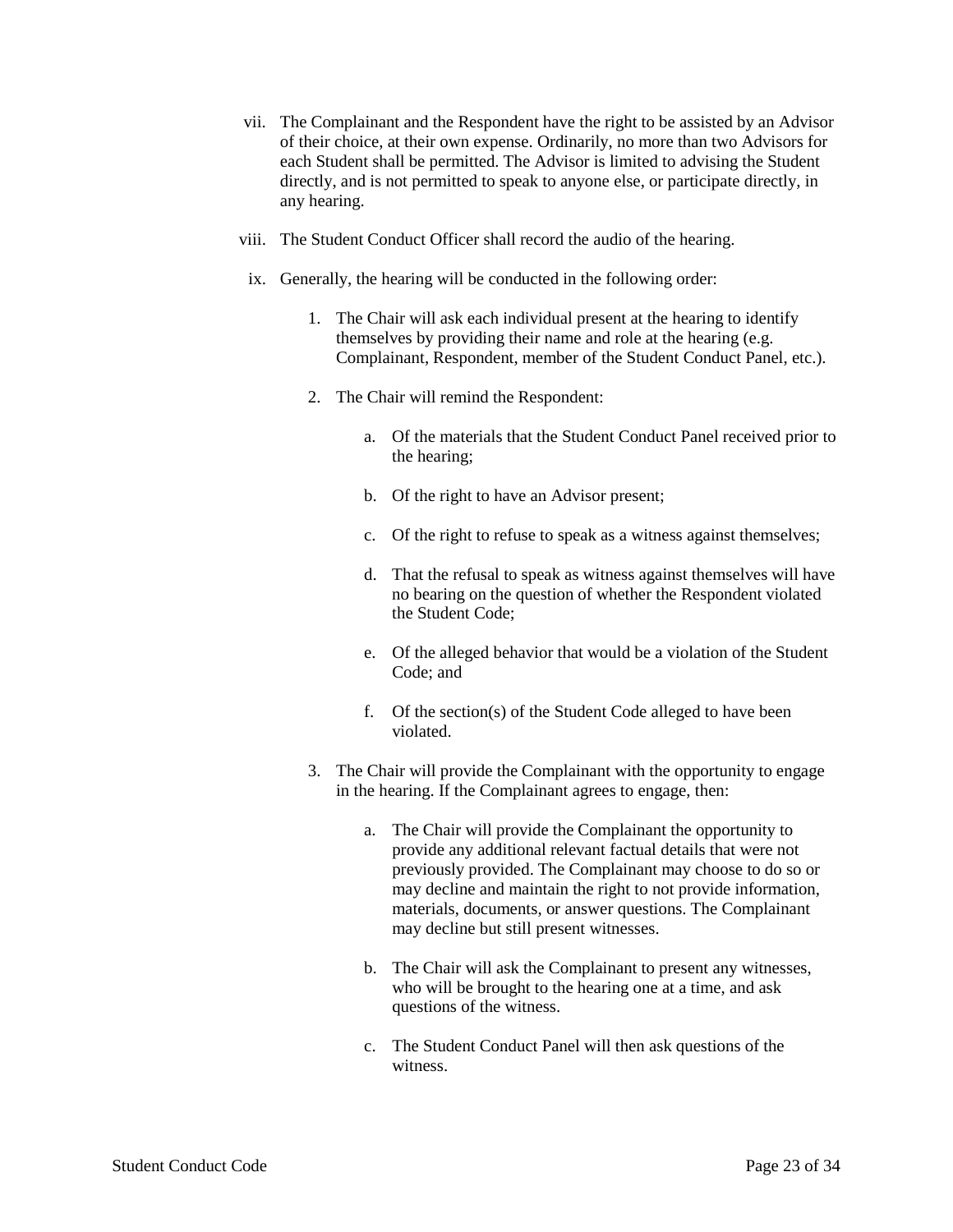- d. The Chair will ask the Respondent for any questions for the witness. The Respondent will provide the Chair any questions in writing.
- e. The Chair will ask the witness any questions provided by the Respondent that the Chair determines to be relevant.
- f. The Chair will ask the Complainant to present the next witness. The process described above shall repeat for each witness until the Complainant has presented all of its witnesses.
- 4. The Chair will provide the Respondent the opportunity to engage in the hearing. If the Respondent agrees to engage, then:
	- a. The Chair will provide the Respondent the opportunity to provide any additional relevant factual details that were not previously provided. The Respondent may choose to do so or may decline and maintain the right to not provide information, materials, documents, or answer questions. The Respondent may decline but still present witnesses.
	- b. The Chair will ask the Respondent to present any witnesses, who will be brought to the hearing one at a time, and ask questions of the witness.
	- c. The Student Conduct Panel will then ask questions of the witness.
	- d. The Chair will ask the Complainant for any questions for the witness. The Complainant will provide the Chair any questions in writing.
	- e. The Chair will ask the witness any questions provided by the Complainant that the Chair determines to be relevant.
	- f. The Chair will ask the Respondent to present the next witness. The process described above shall repeat for each witness until the Respondent has presented all of its witnesses.
- x. The Student Conduct Panel may ask the Complainant and/or the Respondent whether they agree to answer questions. The Student Conduct Panel may then ask questions of either or both parties who agree to answer questions.
- xi. The Student Conduct Panel will meet in a closed session to discuss and make its recommendation, which closed session shall not be audio recorded.
- xii. The Student Conduct Panel shall review all information and materials presented to it and shall decide by majority vote whether the Respondent violated the Student Code by a preponderance of the evidence (i.e., more likely than not). Decision-making techniques or approaches that apply sex stereotypes or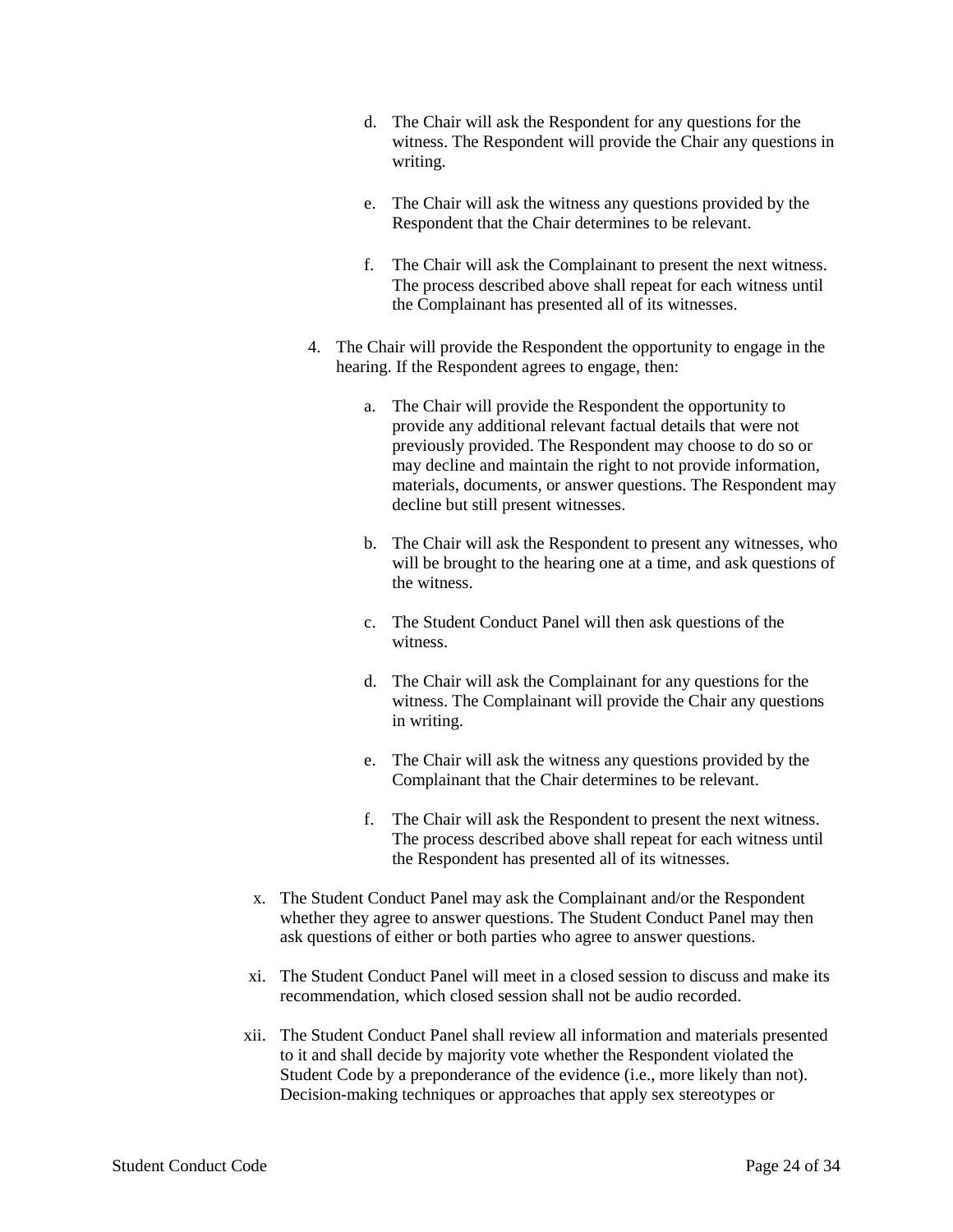generalizations should be avoided so that the hearing process proceeds objectively and impartially.

- xiii. The Student Conduct Panel shall prepare written findings to support its determination. If multiple allegations of misconduct exist, a decision should be reached separately for each allegation. These written findings shall include:
	- 1. Concise statements of each factual finding;
	- 2. Brief explanations of whether and why the factual findings support a conclusion that the conduct either violated or did not violate the Student Code (these must address each factual element that must be satisfied to establish that conduct has violated the Student Code);
	- 3. Any initial, interim, or final decisions by the University; and
	- 4. If a violation is found, recommendations of appropriate conduct sanctions and supporting rationale for the conduct sanctions.
- xiv. The Student Conduct Panel shall forward its written findings to the Chair. The Chair has sole discretion to adopt or reject any portion of the written findings.
	- 1. If any portion of the written findings is rejected, the Chair shall issue new written findings it determines to be appropriate for such portion(s), and will provide the Student Conduct Panel with an explanation for its decision.
	- 2. The Chair shall determine the effective date of any conduct sanctions imposed, which effective date should be on or after the exhaustion of the appeal as a matter of right. However, interim measures may remain in place, or be instituted, until the effective date of any conduct sanctions.
- xv. The Chair's written findings, and information about appeal rights, shall be provided to the Respondent. When FERPA allows, the Complainant will receive the permitted information simultaneously.
	- 1. In matters involving allegations of academic misconduct, the Chair's written findings shall also be provided to the Faculty Member.
	- 2. In matters involving allegations of Human Rights Violations, the Complainant must also be provided information about appeal rights.
- xvi. The audio record of the hearing shall be the property of the University and shall be maintained by the Student Conduct Officer. No other person may record the hearing.
	- 1. The audio record and its contents shall be confidential and may only be used for purposes of any appeals. Any person who discloses the contents of the audio record to parties not involved in the appeal shall be subject to conduct sanction.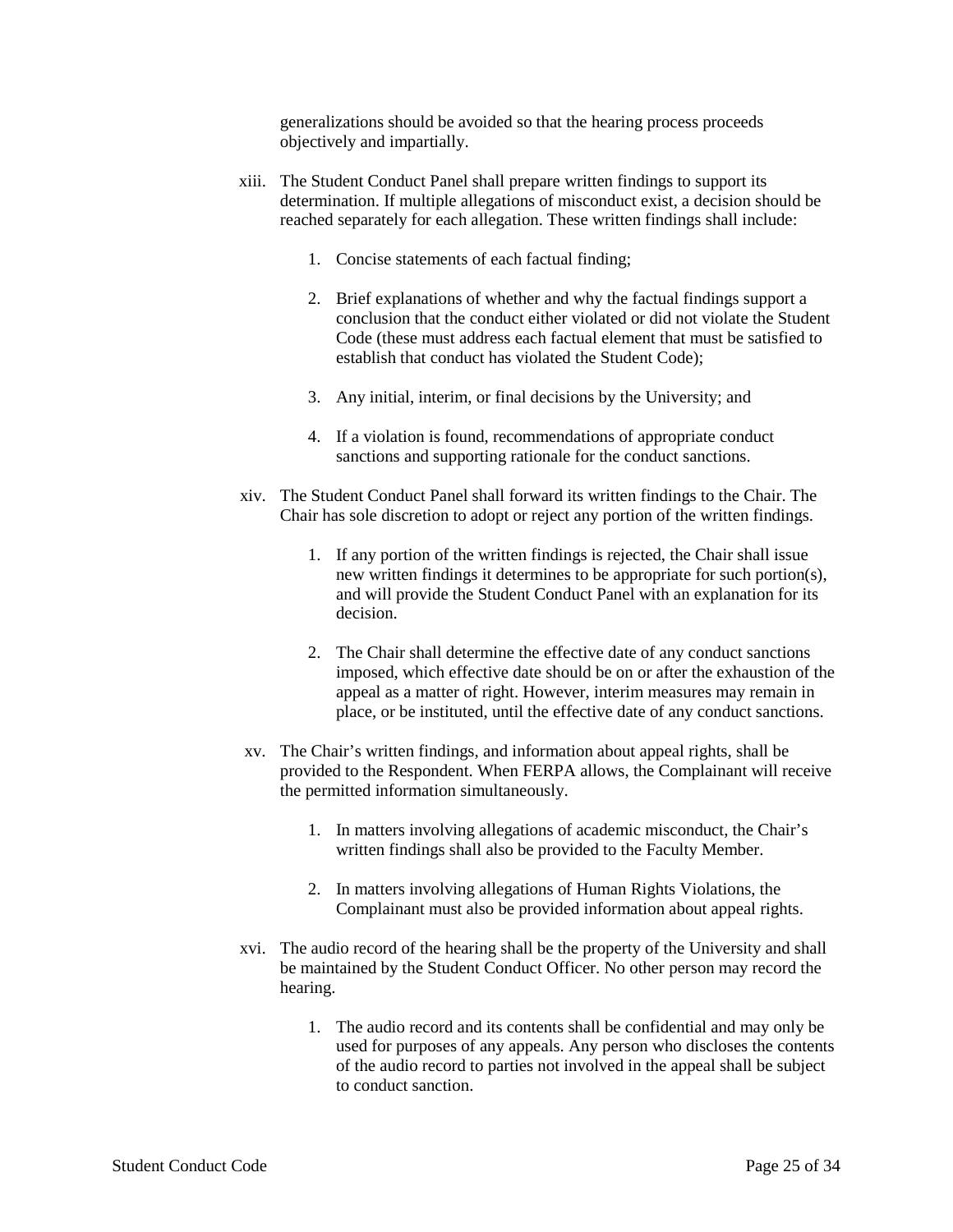- 2. In the event of an appeal, the Respondent shall be given access to the audio record for purposes of preparing an appeal. When the alleged misconduct involves allegations of Human Rights Violations, the Complainant shall be given access to the audio record for purposes of preparing an appeal. Access shall be provided at such places and times as the Senior Student Affairs Officer may direct.
- 3. Except as required by law, the University shall not be required to change the form in which the record is maintained.
- f. Sanctions
	- i. Individual Conduct Sanctions
		- 1. In each case in which the Chair determines that a Respondent has violated the Student Code, the Chair shall determine and impose appropriate conduct sanction(s). Where a violation of SDBOR or University Policy is established, and where a conduct sanction is mandated under SDBOR or University Policy, that conduct sanction shall be imposed.
			- a. Conduct sanction decisions must be made for the purpose of deciding how best to enforce the Student Code and should reflect a proportionate response to the violation.
			- b. In matters involving Human Rights Violations, the Chair should consider whether the sanctions are equitable and will end the misconduct, prevent its recurrence, and address its effects.
			- c. In matters involving Human Rights Violations, the Chair should consider the impact of separating the Respondent from their education before imposing a conduct sanction of suspension or expulsion.
		- 2. In matters involving allegations of academic misconduct that are informally resolved pursuant to SDBOR Policy 2:33 and University Policy 2:4, the Student Conduct Officer will receive the information from the Faculty Member and shall determine and impose appropriate conduct sanction(s).
		- 3. Complainants shall be informed in writing and at the same time as the Respondent of any outcome and conduct sanctions imposed in the following circumstances:
			- a. When the conduct sanction involves remedial action that directly relates to the Complainant (e.g., a directive requiring the Respondent to not have contact with the Complainant);
			- b. Where the allegations against the Respondent would also constitute a crime of violence or non-forcible sex offense as defined by FERPA; or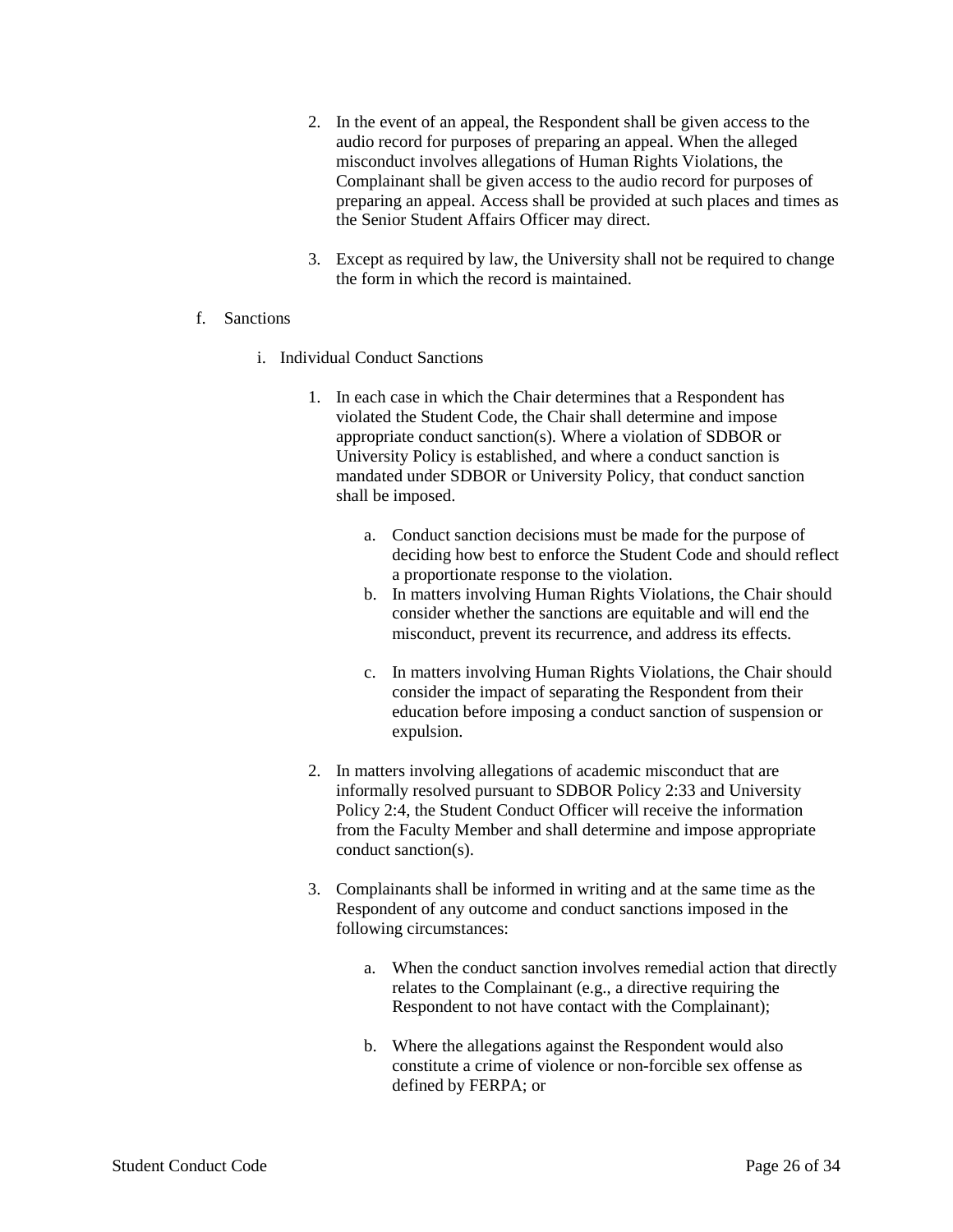- c. Where the allegations against the Respondent would also constitute Human Rights Violations. In this circumstance, the rationale for the result must also be included.
- d. Where the University finds that a hostile environment exists, the University shall also inform the Complainant of other steps the University has taken to eliminate the hostile environment.
- 4. FERPA allows the University to disclose the final results of a conduct proceeding when the Chair determines that the Respondent violated the Student Code and that violation falls within the definition of a crime of violence or a non-forcible sex offense as defined by FERPA. For purposes of this subsection, "final results" means the name of the Respondent, the violation committed, and any conduct sanction(s) imposed by the University.
- 5. FERPA further allows the University to inform the parents or legal guardians of a Respondent younger than twenty-one (21) years of age that the Respondent has violated University Policy concerning the use or possession of alcohol or controlled substances.
	- a. At the University, parental notification will likely occur when:
		- i. The Student, through a hearing, is determined to be responsible for an alcohol or drug related violation in which:
			- 1. a minimum sanction of behavioral probation resulted; or
			- 2. it has been determined that the Student had a blood alcohol content (BAC) of .20 or greater; or
			- 3. transport to a medical facility due to alcohol poisoning was required; or
			- 4. At the discretion of the Vice President for Student Affairs, or designee, and
			- 5. The Student is less than twenty-one (21) years of age; and
			- 6. The Student commits the offense while on University owned or controlled property; or
			- 7. The Student commits the offense during travel sponsored by a University department, college, or recognized Student Organization; or
			- 8. The Student commits the offense while attending an event sponsored by a University department, college, or recognized Student Organization.
		- ii. Notification by another South Dakota public university within the SDBOR system that a University Student has been involved in a situation on that university's campus which leads to a minimum sanction of behavioral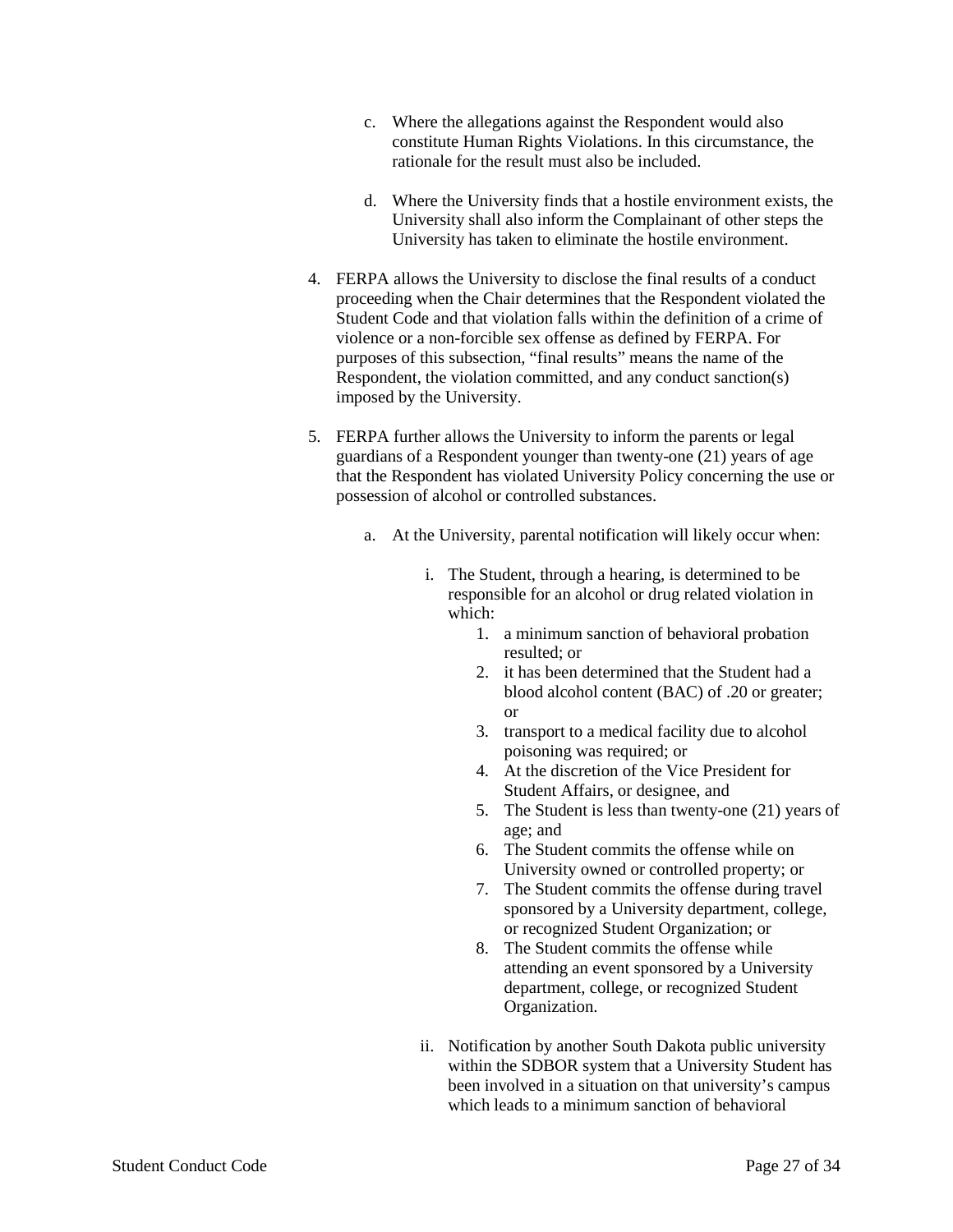probation and the Student is less than twenty-one (21) years of age.

- iii. An emergency medical circumstance exists related to alcohol/drugs, even if no violation has occurred. Hospital personnel, family members, or friends may have also notified parents.
- b. Parental notification will likely not occur when:
	- i. The Student is twenty-one (21) years of age or older; and
	- ii. The Student is merely reported to be involved in a violation of the alcohol/controlled substance policy. (Notification only occurs after a hearing has been conducted and a hearing officer/body has determined that the Student violated policy.)
	- iii. The sanction for the policy violation is less severe than behavioral probation.
- c. Decisions regarding parental notification are made by the Vice President for Student Affairs, or designee, in consultation with the appropriate reporting parties.
- d. Notification, except in emergency circumstances, will be done in writing by the Vice President for Student Affairs, or designee.
- e. Students will be sent notice in writing of a parental notification letter. Such correspondence will be sent seven (7) calendar days in advance of the parental notification letter being sent.
- f. In all cases, the parent or guardian listed by the Student on University records will be the individual notified. Notification of other interested parties is the responsibility of the Student and/or the parent or guardian or record.
- ii. The following conduct sanctions may be imposed upon any Respondent found to have violated the Student Code. More than one of the conduct sanctions listed below may be imposed for any single violation. Imposition of a conduct sanction may be delayed or suspended on such conditions as the Student Conduct Officer may prescribe.
	- 1. Warning A statement to the Respondent that the Respondent has violated the Student Code of Conduct, which may include a written reprimand sent to the Student indicating additional violations of the Student Code during the warning period of less than one (1) year may lead to more severe sanctions.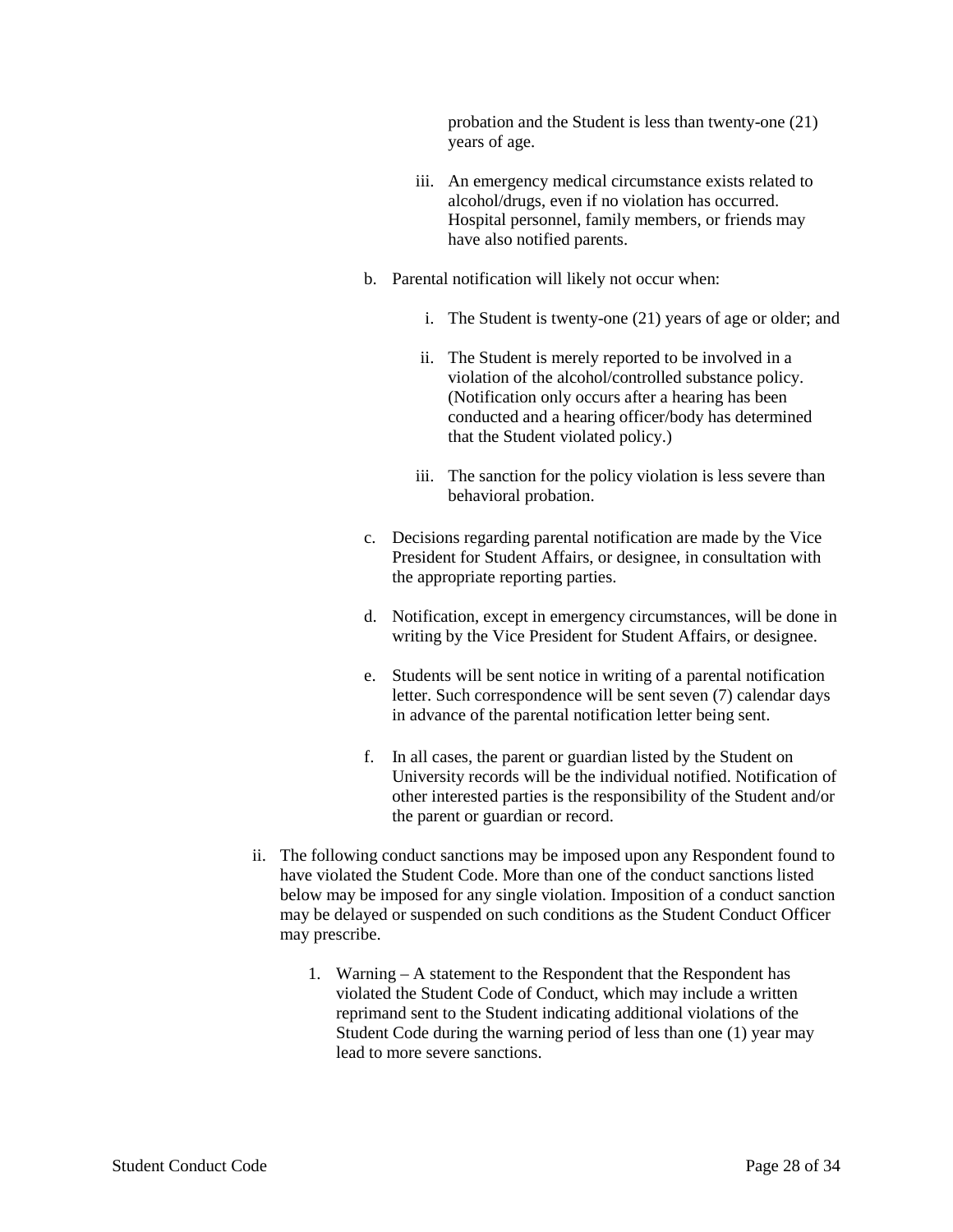- 2. Behavioral Probation Behavioral probation is for a designated period of time and includes the probability of more severe conduct sanctions if the Respondent is later found to have engaged in any additional violation(s) of the Student Code during the probationary period.
- 3. Residence Hall Suspension Separation of the Respondent from the University's residence facilities for a definite period of time, after which the Respondent is eligible to return. Conditions for return to the residence facilities may be specified.
- 4. Residence Hall Expulsion Permanent separation of the Respondent from the University's residence facilities. A sanction of residence expulsion will take the form of residence suspension pending completion of the appeals process.
- 5. Behavioral Suspension Separation of the Respondent from the University for a definite period of time, after which the Respondent is eligible to return. Conditions for return may be specified. A Respondent who has been suspended from one university within the SDBOR system may not enroll at another university within the SDBOR system until the period of suspension has ended.
- 6. Expulsion Permanent separation of the Respondent from the University. A Respondent who has been expelled from one university within the SDBOR system may not enroll at another university within the SDBOR system. A sanction of expulsion will take the form of suspension pending completion of the appeals process.
- iii. The following nonexclusive list of conditions contains examples that may be added to any conduct sanction, as determined by the hearing officer:
	- 1. Loss of Privileges Denial of specified privileges for a designated period of time. The privileges of continued participation in University activities, access to University facilities or residences may be conditioned upon participation in or completion of educational programming at the Student's expense.
	- 2. Fines Monetary payments that are associated with certain sanctions. Students will be required to pay for educational programming, chemical dependency screening, not completing sanctions, and, as applicable to formal hearings with a panel, reimburse the University for the room and equipment rental if found responsible for a violation of the Student Code.
	- 3. Restitution Compensation for loss, damage, or injury. This may take the form of appropriate service, money, or material replacement.
	- 4. Educational Activities Work assignments, essays, service to the University, community service, workshops, or other related educational activities.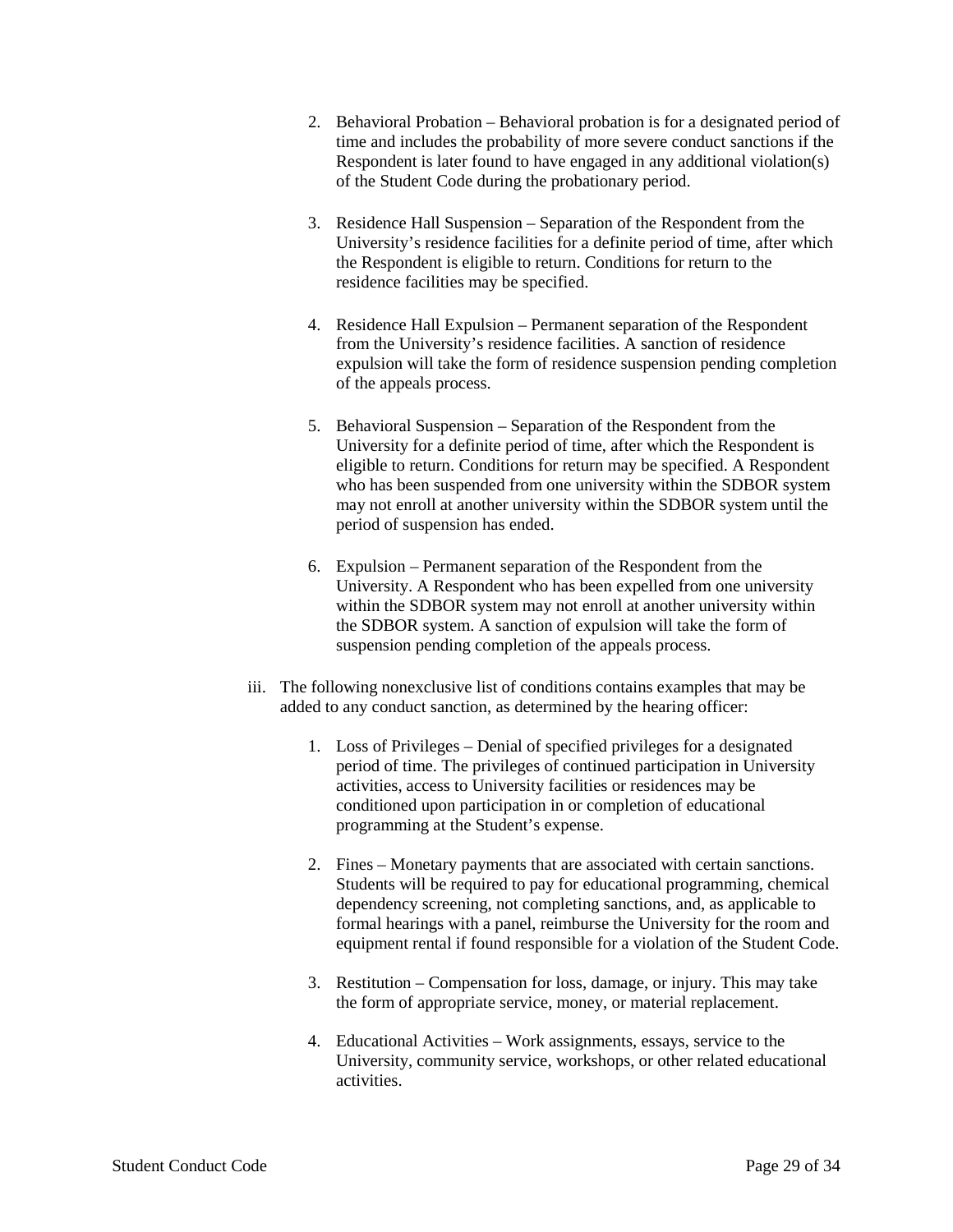- 5. Withholding Degree The University may withhold awarding a degree otherwise earned until the completion of the Student conduct process or the completion of all conduct sanctions imposed.
- 6. Revoking Admission and/or Degree The University may revoke admission to, or a degree awarded from, the University for violation of University standards for obtaining admission or the degree, or for other serious violations of the Student Code committed by the Respondent prior to graduation.
- iv. Conduct sanctions shall not be made part of the Respondent's permanent academic record, but shall become part of the Respondent's conduct record. The Respondent's conduct record containing conduct sanctions other than suspension, expulsion, revoking admission and/or a degree, or withholding a degree, will be expunged seven (7) years after the date of the original finding of a violation of the Student Code. The Respondent's conduct record containing any of the conduct sanctions above shall be maintained permanently. Where restitution is required of a Respondent, the University reserves the right to disclose all portions of the conduct file as may be necessary to obtain a judgment in a court of competent jurisdiction. Such files shall be preserved at least until all necessary compensation has been obtained.
- v. Students enrolled at the University shall be held accountable for their conduct while visiting all other universities within the SDBOR system. Students may be required, as a condition of continued enrollment, to appear at the university where the alleged misconduct took place, at their own expense, for a conduct hearing and to answer allegations based on their conduct while at that university.
	- 1. Any conduct sanction imposed by a university within the SDBOR system shall be effective at all other universities within the SDBOR system. A Respondent suspended at one university within the SDBOR system shall not be able to enroll at another university within the SDBOR system until the period of suspension has ended. A Respondent who has been expelled from one university within the SDBOR system may not enroll at another university within the SDBOR system.
	- 2. When a Respondent is brought forward on allegations of misconduct by another SDBOR university, any conduct sanction issued after a finding of a violation shall be determined by the university that brought forward the allegations of misconduct. Unless suspension or expulsion is mandated by this policy or SDBOR Policy 3:4, suspension or expulsion may only be imposed after first consulting with the Senior Student Affairs Officer from the university where the Respondent is enrolled.
- g. Organizational Conduct Sanctions
	- i. The following conduct sanctions may be imposed upon Organizations: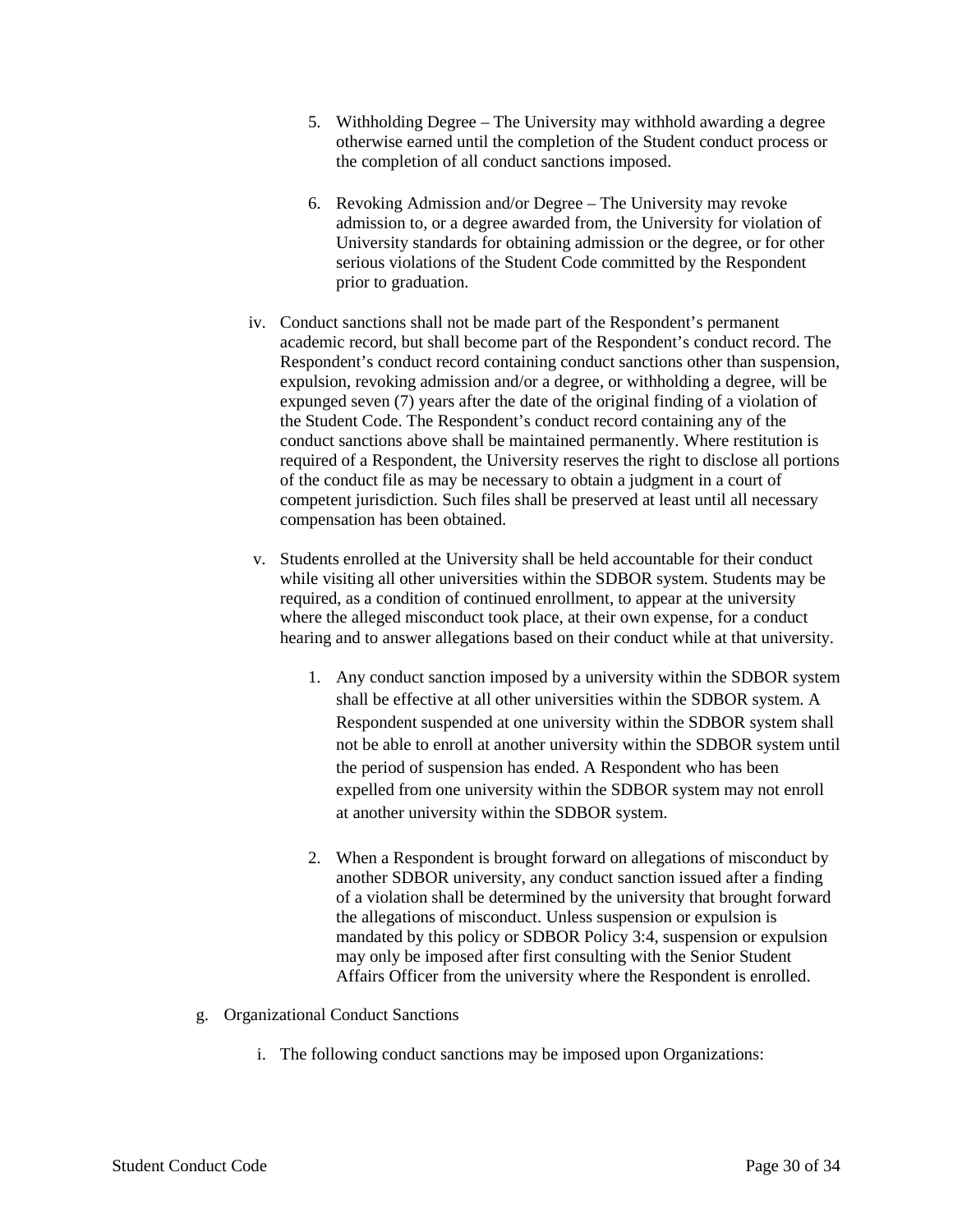1. Those conduct sanctions listed above in 4.e.i. and 4.e.ii.

#### h. Appeals

- i. Appeal as a Matter of Right
	- 1. The Respondent may appeal a decision reached by the Chair. In matters involving allegations of Human Rights Violations, the Complainant may also appeal a decision reached by the Chair. The appeal must be in writing and must be submitted to the Senior Student Affairs Officer no later than five (5) days after notice of the Chair's decision is deemed received.
	- 2. The written appeal must cite at least one (1) of the following reasons for review and must include supporting arguments and documentation as to why an appeal should be granted on those grounds:
		- a. The original hearing was conducted unfairly to the point that it substantially and materially affected the outcome;
		- b. Using the facts found by the Chair, the conclusion regarding whether there was a violation(s) of the Student Code was incorrect;
		- c. The conduct sanction(s) imposed were not appropriate for the violation of the Student Code that the Respondent was found to have committed; and/or
		- d. New information that was unavailable at the time of the hearing has been discovered and could substantially and materially affect the outcome.
	- 3. An appeal shall be limited to a review of:
		- a. The verbatim record of the initial hearing;
		- b. Supporting documents submitted as part of the initial hearing; and
		- c. Supporting documents submitted in support of the appeal reason(s).
	- 4. The Senior Student Affairs Officer, or designee, will provide the other party a copy of the appeal and a reasonable amount of time to submit any materials to be considered.
	- 5. The Senior Student Affairs Officer, or designee, will provide the Appellate Board with the materials submitted. The Appellate Board will review the materials submitted and provide a written recommendation to the Senior Student Affairs Officer as soon as practicable. The Senior Student Affairs Officer has sole discretion to adopt or reject the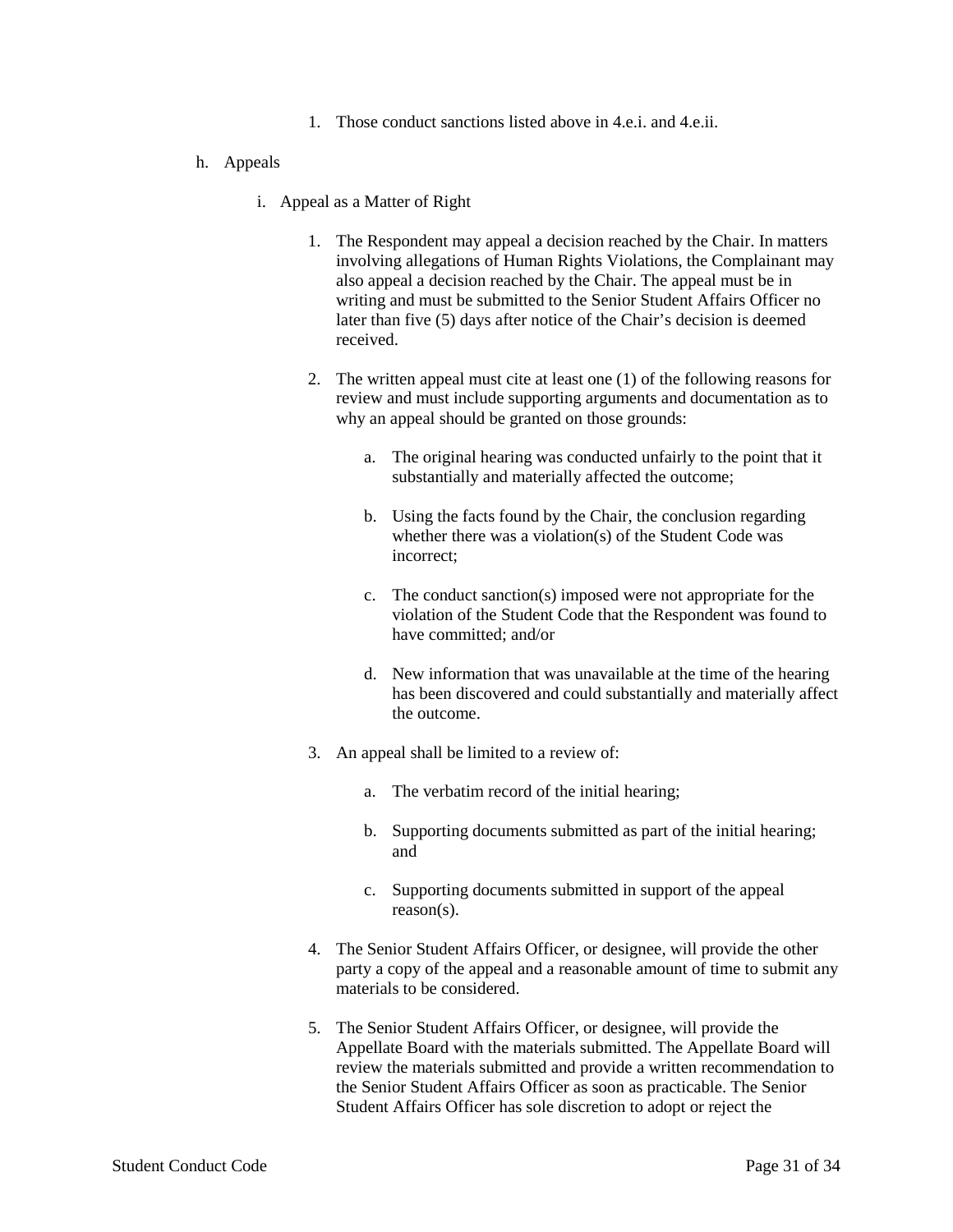recommendation.

- a. In instances where the Respondent appeals a decision reached by the Chair, sanctions or conditions may not be increased, introduced for the first time, or extended.
- b. If the recommendation is rejected, the Senior Student Affairs Officer will provide the Appellate Board with a written explanation for their decision.
- c. The Senior Student Affairs Officer shall determine the effective date of any conduct sanctions imposed. The effective date of any conduct sanctions shall not be delayed pending any further appeals.
- 6. The Senior Student Affair Officer's written decision shall be provided to the parties, along with the Appellate Board's recommendation and, if rejected, the Senior Student Affairs Officer's written explanation.
	- a. The Senior Student Affairs Officer may return the matter to the hearing panel for reconsideration or to the Title IX/EO Coordinator for additional investigation, in light of the written decision.
- ii. Appeal to the University President
	- 1. The Respondent may appeal a decision reached by the Senior Student Affairs Officer. In matters involving allegations of Human Rights Violations, the Complainant may also appeal a decision reached by the Senior Student Affairs Officer.
	- 2. The appeal must be in writing and must be submitted to the President's Office no later than five (5) days after notice of the Senior Student Affairs Officer's decision is deemed received.
	- 3. The written appeal must cite at least one (1) of the following reasons for review and must include supporting arguments and documentation as to why an appeal should be granted on those grounds:
		- a. The original hearing was conducted unfairly to the point that it substantially and materially affected the outcome;
		- b. Using the facts found by the Chair, the conclusion regarding whether there was a violation(s) of the Student Code was incorrect;
		- c. The conduct sanction(s) imposed were not appropriate for the violation of the Student Code that the Respondent was found to have committed; and/or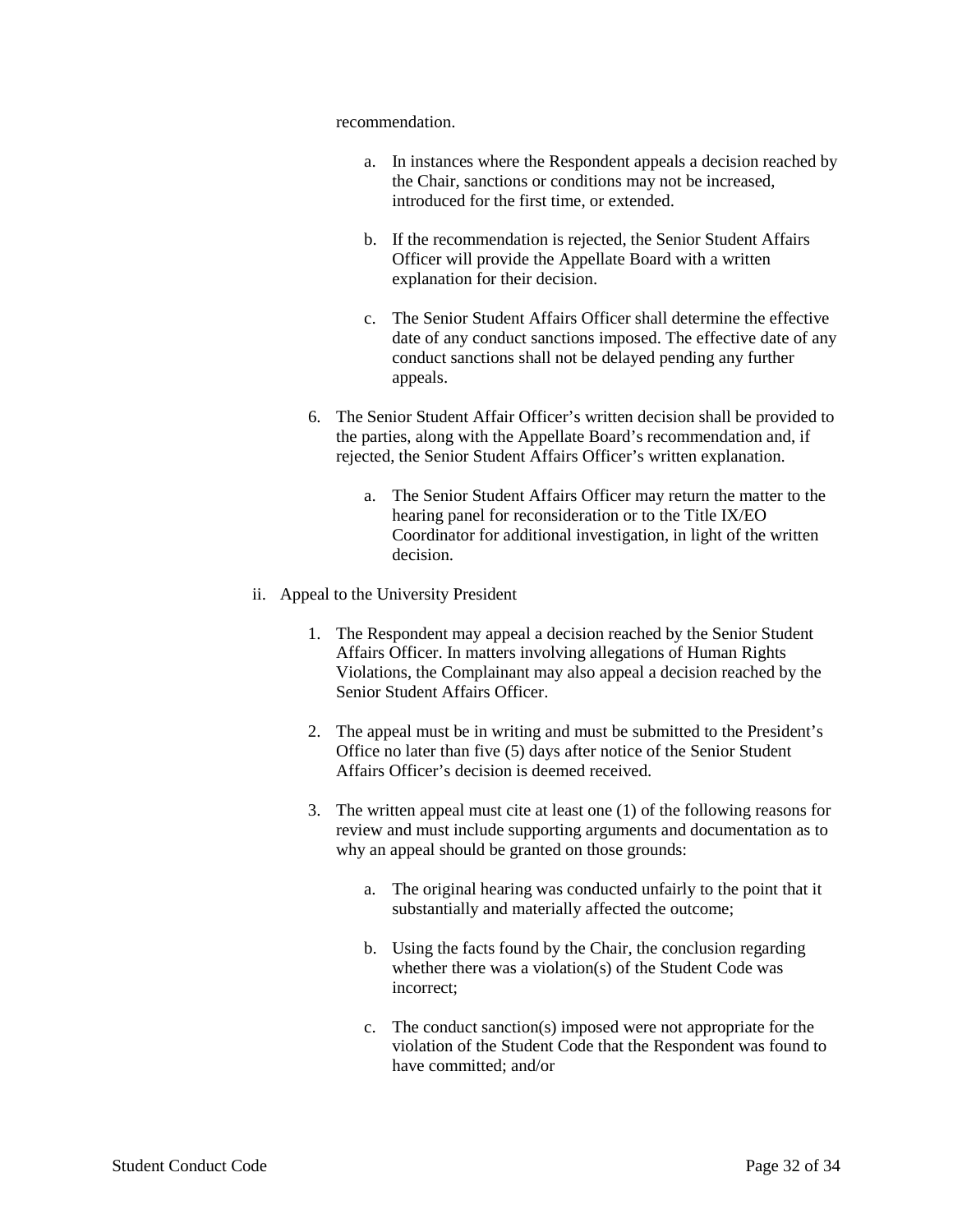- d. New information that was unavailable at the time of the hearing has been discovered and could substantially and materially affect the outcome.
- 4. The University President has sole and complete discretion as to whether to agree to review an appeal, including what materials to consider. However, the President will not consider any reasons for review that were not previously raised in the appeal to the Appellate Board.
- 5. If the President agrees to review an appeal, the President will provide the other party/parties a copy of the appeal and a reasonable amount of time to submit any materials to be considered.
- 6. The President will provide a written decision to the parties, and to the Senior Student Affairs Officer. The decision may be a substantive one, or may merely indicate that the President has declined to review the appeal.
	- a. The President may return the matter to the Senior Student Affairs Officer or hearing panel for reconsideration, or to the Title IX/EO Coordinator for additional investigation, in light of the written decision.
- iii. Appeal to the SDBOR
	- 1. After exercising and exhausting all appeals available at the University level, the Respondent may appeal a decision reached by the University President. In matters involving allegations of Human Rights Violations, the Complainant may also appeal a decision reached by the University President after exercising and exhausting all appeals available at the University level.
	- 2. The appeal must be in writing and must be submitted to the SDBOR Executive Director no later than thirty (30) days after notice of the University President's decision is deemed received. The appeal must include the following:
		- a. Supporting arguments and documentation;
		- b. All documentation provided by the University, including, at a minimum, the President's decision, the Senior Student Affairs Officer's decision, and the Chair's decision.
	- 3. Written appeals that fail to include supporting arguments and documents and the documentation provided by the University will be rejected.
	- 4. An appeal submitted to the SDBOR Executive Director that is not covered by subsection 4.g.iii.5. below may be considered by the SDBOR Executive Director. In these instances, the SDBOR Executive Director has sole and complete discretion as to whether to agree to review an appeal, including what materials to consider.